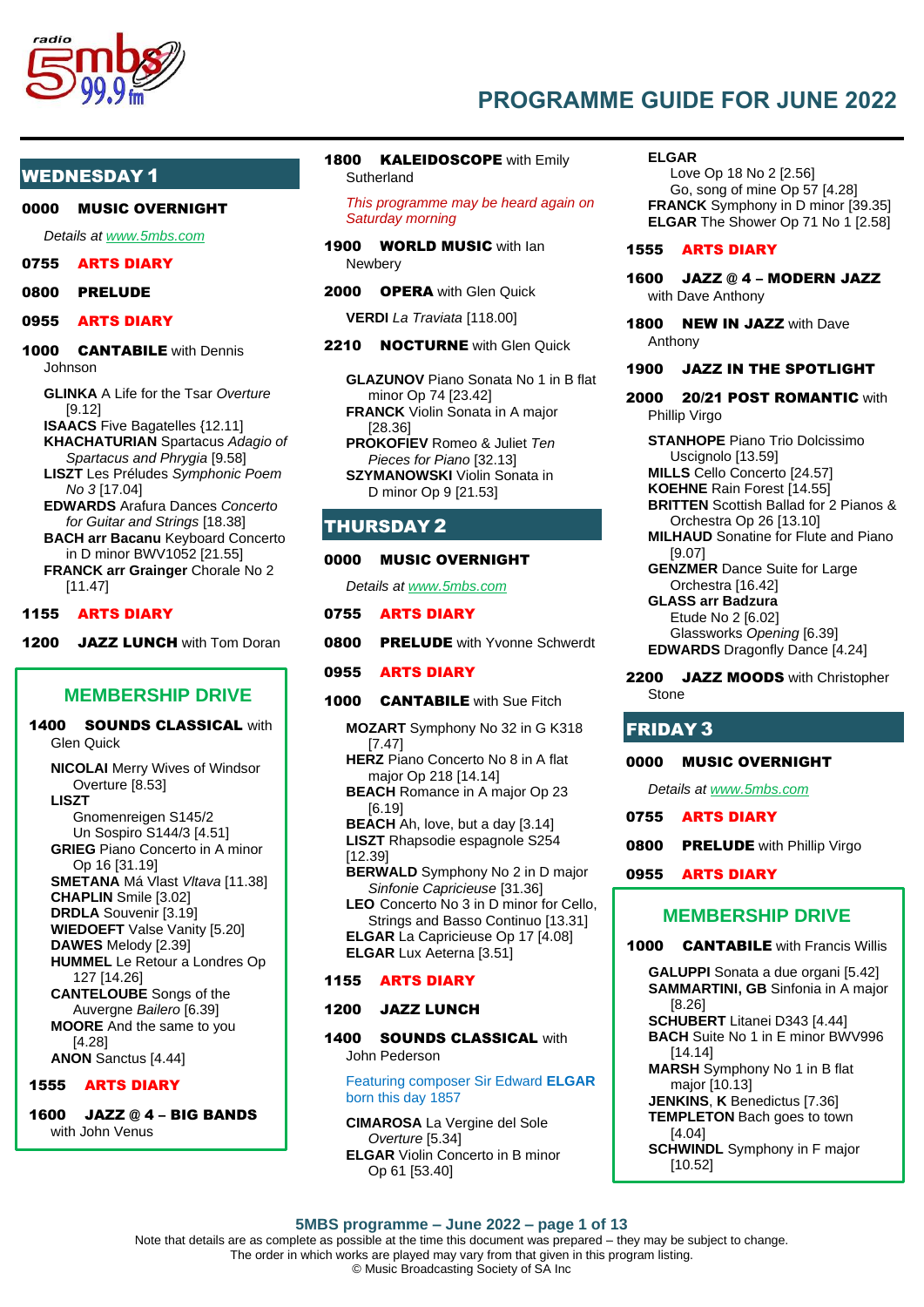

## **MEMBERSHIP DRIVE**

#### 1155 ARTS DIARY

- 1200 JAZZ LUNCH with John Venus
- 1400 SOUNDS CLASSICAL with Meg Alexander
	- **THOMAS** Mignon *Overture* [8.22] **BACH** Concerto for Violin in E major BWV1042 [16.30] **IBERT** Bostoniana [6.17] **HAYDN** Violin Concerto No 1 in C major Hob.VIIa:1 [18.59] **VIVALDI** Concerto No 3 in F major for Clarinet and Orchestra *Il Mezzetino* [11.13] **STRAUSS, J II** On the beautiful Danube Op 314 [10.00] **SIBELIUS** Andante Festivo for String Orchestra [5.00] **BORODIN** In the Steppes of Central Asia [6.08] **DVOŘÁK** Gypsy Melodies Op 55 [12.34] **ELGAR** Chanson de Matin Op 15 No 2 [3.02]

#### 1555 ARTS DIARY

1600 JAZZ @ 4 – WIDE WORLD

**OF JAZZ** with Doug Clarke

- 1800 FRIDAY RIVER BLUES with Terry Heazlewood
- 1900 JAZZ IN THE SPOTLIGHT with Christopher Stone

2000 CAFÉ BIJOU with Ashley

2200 JAZZ MOODS with Denis Wall

## SATURDAY 4

#### 0000 MUSIC OVERNIGHT

*Details at [www.5mbs.com](http://www.5mbs.com/mbs/)*

## 0755 ARTS DIARY

- **0800 PRELUDE** with John Penberthy
- 0955 ARTS DIARY
- 1000 LOCAL CONCERT
- 1100 **KALEIDOSCOPE** with Emily Sutherland – *repeat of Wednesday's programme*
- 1200 JAZZ LUNCH with Roger Vincent
- 1400 **CHARIVARI** with Bob Knight
- **1600 FROM THE MOVIES with** Christopher Stone
- 1700 JAZZ @ 5 with Sister T
- 1900 RIVER BLUES with Ian Newbery
- 2100 **CABARET CLUB** with William Ehmcke
- 2200 NEW YORK JAZZ with Tom Parker

## SUNDAY 5

#### 0000 MUSIC OVERNIGHT

*Details at [www.5mbs.com](http://www.5mbs.com/mbs/)*

#### 0755 ARTS DIARY

**0800 CANTATE DOMINO** with Dennis Johnson

#### **PENTECOST**

- **TRAD** Gregorian Chant for Pentecost *Factus est repente* [3.05]
- **VAUGHAN WILLIAMS** Down Ampney [4.02]
- **TALLIS arr Robson** Veni Creator Spiritus [3.06]
- **BACH** Cantata BWV172 *Erschallet, ihr Lieder* [16.47]
- **MOZART** Epistle Sonata in F major K224 [4.15]
- **DOWLAND** Psalm 104 *My soul praise the Lord* [4.35]
- **CROTCH** Psalm 104 *Praise the Lord, O my soul* [7.59]
- **GOUDIMEL** Psalm 104 *Sus, sus mon*
- *âme il te faut dire bien* [11.25]
- **GIBBONS** Fantasia in A minor [5.07] **GIBBONS** O clap your hands [5.32]
- **BYRD** Gradualia II *Propers for the Mass of Pentecost* [8.23]

**PRESTEN** Veni creator spiritus [2.13] **LEIGHTON** Veni creator spiritus [5.03]

### 0955 ARTS DIARY

## **MEMBERSHIP DRIVE**

#### **1000 CANTABILE** with Bill Lawson

**BERWALD** The Queen of Golconda *Overture* [7.55] **STRAUSS** Der Rosenkavalier *Act 3 Trio and Finale* [11.41] **SCHUMANN** Piano Concerto in A minor Op.54 [32.00]

- **DVOŘÁK arr Renz** Symphony No 9 in E minor Op 95 From the New World *Largo* a*rranged for Cor Anglais* [6.10] **NUCCI** The Triumph of David *Un giusto furore* [5.53] **NIELSEN** Clarinet Concerto [24.47] **MOZART** The Magic Flute *In diesen heil'gen Halle* [4.43]
- **SCHUMANN, C** Variations on a theme of Robert Schumann Op 20 [11.16]

#### 1155 ARTS DIARY

1200 JAZZ LUNCH with Meg Alexander

1400 SOUNDS CLASSICAL with Dennis Johnson

**BEETHOVEN** The Consecration of the House Overture Op 124 [10.53] **POULENC** Piano Concerto FP149 [21.34] **QUILTER** Three Shakespearean Songs Op 6 [6.49] **RAWSTHORNE** Concerto No 1 for Violin and Orchestra [27.14] **WEBB** Songs of William Blake [22.25] **KODÁLY** Dances of Galanta [15.57]

#### 1555 ARTS DIARY

1600 JAZZ @ 4 - SWING with Denis Wall

## 1800 BAROQUE & BEFORE with

Suzanne Pederson

**STEFFANI** Qui diligit Mariam [10.04] **LOCATELLI** Violin Concerto in G major Op 3 No 9 [18.49]

- **TELEMANN** Sonata No 4 Op 2 in E minor TWV40:104 [12.48]
- **DELALANDE** Symphonies pour les
- Soupers du Roy *Fifth Suite* [30.27]
- **WHYTE** Christe, qui lux et dies [3.17] **WHYTE** Regina Coeli [4.32]
- **GABRIELI, A.**Aria della Battaglia a 8
- [10.20] **PURCELL** Ode For Queen Mary's

Birthday *Now does the glorious day appear Z332* [23.37]

#### 2000 SUNDAY NIGHT CONCERT with John Pederson

**SMETANA** The Bartered Bride *Overture* [6.26] **CHOPIN** Piano Concerto No 1 in E minor Op 11 [37.40]

**VERDI** Aida *Celeste Aida* [4.05] **BRAHMS** Symphony No 1 in C minor Op 68 [43.07] **BLOCH** Schelomo [24.38]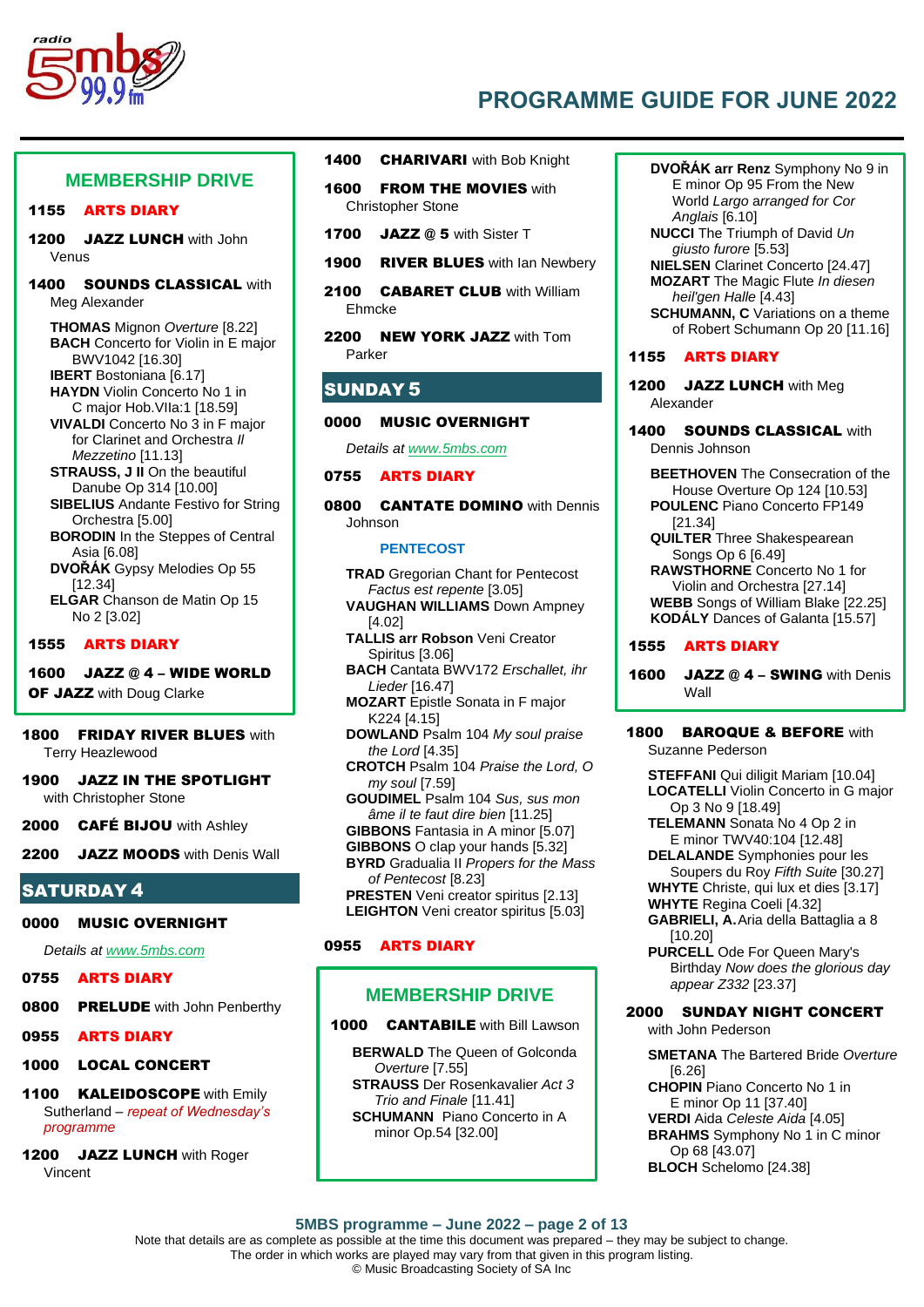

### 2200 NOCTURNE with John Pederson

**SCHUMANN** Violin Sonata No 2 in D minor Op 121 [37.00] **BRAHMS** Song of Destiny Op 54 [16.37] **ARENSKY** Quatre Études Op 41 [7.02] **BIZET** Jeux d'Enfants [11.35] **KARG-ELERT** Impressions exotiques

for Flute and Piano Op 134 [15.46] **TELEMANN** Concerto in G major for Viola and Strings TWV51:g9 [13.56]

**BACH** Chromatic Fantasy and Fugue in D minor BWV903 [11.22]

#### MONDAY 6

#### 0000 MUSIC OVERNIGHT

*Details at [www.5mbs.com](http://www.5mbs.com/mbs/)*

#### 0755 ARTS DIARY

**0800 PRELUDE** with Gabrielle Scherrer

#### 0955 ARTS DIARY

1000 CANTABILE with John Pederson

**WIENIAWSKI** Legende Op 17 [7.45] **RACHMANINOV** Rhapsody on a theme of Paganini Op 43 [23.38]

- **CORELLI** Violin Sonata No 3 in C major [12.06]
- **SCHUBERT** Five German Dances with Seven Trios and a Coda D90 [14.26]

**DVOŘÁK** Suite in A major Op 98B *American Suite* [16.34]

- **MOSZKOWSKI** Dances Espagnoles Op 12 [13.11]
- **BRUCH** Kol Nidrei Op 47 [11.08] **NAZARETH**

Espelhafataso *Boisterous* [2.30] Brejeiro *Mischievous* [1.57]

Tenebroso *Gloomy* [3.19] 1155 ARTS DIARY

1200 JAZZ LUNCH with Bill Lawson

#### 1400 SOUNDS CLASSICAL with Phillip Virgo

- **KHACHATURIAN** Armenian Dances [6.04]
- **BEETHOVEN** Piano Sonata No 26 in E flat major Op 81a *Les Adieux* [15.37]
- **KHACHATURIAN arr Rampal** Violin Concerto *Arranged for Flute* [38.26] **VANHAL** Sinfonia in A major BryanA9 [13.01]
- **BUC** Trailer Music [12.31] **CALDARA** Sinfonia in C major [15.00]

### 1555 ARTS DIARY

## 1600 JAZZ @ 4 – MAINSTREAM

#### 1800 LOCAL CONCERT with Anthea Reeves

Featuring the Australian String Quartet in an Elder Hall Lunchtime concert on March 11<sup>th</sup>, 2022

**PELLE** String Quartet No 2 *Anhedonia* [20.06]

**TCHAIKOVSKY** String Quartet No 1 in D major Op 11 *Accordion* [30.21]

## 1900 IN THE SPOTLIGHT –

CLASSICAL with Yvonne Schwerdt

#### Featuring the Bandoneon

#### **MEDEROS**

Un Tanguito para Valentin [3.57[ Un viaje en taxi [7.04]

**TRAD** Mary Scott the Flower of Yarrow [4.30]

**LOCKE** Suite No 4 in E minor [10.48] **PIAZZOLLA arr Crabb** Three Tangos [19.10]

**SCARLATTI, D** 

Sonata in D major Kk140 [3.48] Sonata in F major Kk6 [2.28]

**2000 CHAMBER MUSIC with Phillip** Virgo

**KAPUSTIN** Trio for Flute Cello & Piano Op 86 [19.12]

**WEBER** Clarinet Quintet in B flat major Op 34 [24.25]

**BRAHMS** Quintet in F minor for 2 Violins, Viola, Cello & Piano Op 34 [37.20]

- **GINASTERA** String Quartet No 1 Op 20 [20.47]
- **SCHUBERT** The Shepherd on the Rock D965 [12.10]

**SATIE arr Kennedy** Gymnopédie No 1 [2.41]

#### 2200 NOCTURNE with Phillip Virgo

- **GERSHWIN arr Kennedy** Prelude No 2 [4.16]
- **HUMMEL** Concerto in F major for Bassoon and Orchestra [26.50]
- **BEETHOVEN** Piano Sonata No 13 in E flat major Op 27 No 1 [16.22]
- **FRANCK** Panis Angelicus [4.2]
- **FAURÉ** Requiem Op 48 Pie Jesu [3.51] **KREISLER** Tambourin Chinois Op 3
- [4.02]

**SCHUMANN** Abendlied in D flat major Op 85 No 12 [2.46]

- **BROADSTOCK** Timeless [10.50] **HAYDN** Cello Concerto in C major Hob.VIIb:1 [25.05]
- **PAGANINI** Centone di Sonate No 1 Op 64 [7.34]

## TUESDAY 7

#### 0000 MUSIC OVERNIGHT

*Details a[t www.5mbs.com](http://www.5mbs.com/mbs/)*

- 0755 ARTS DIARY
- **0800 PRELUDE** with John Penberthy
- 0955 ARTS DIARY
- **1000 CANTABILE** with Peter Trevaskis
	- **SHOSTAKOVICH** Ballet Suite No 1 [13.34]
	- **TRAD** Three English Folk Songs [8.04] **WAGNER** Die Walküre *Wotan's Farewell and Magic Fire Music*
	- [14.32]
	- **HILL** Symphony No 10 in C [18.28]
	- **BERWALD** Piano Concerto in D [20.35] **KALABIS** Bajka Op 59 *The Fable Ballet music* [14.20]
	- **MASSENET** Scènes napolitaines [12.22]
	- **LEONCAVALLO** Mattinata [2.09]

#### 1155 ARTS DIARY

#### 1200 JAZZ LUNCH with Denis Wall

## **MEMBERSHIP DRIVE**

1400 SOUNDS CLASSICAL with Dennis Johnson

- **MOZART** Divertimento in F major K253 [12.09]
- **BRAHMS** Concerto in D major for Violin and Orchestra Op 77 [38.04]

**FOERSTER** Symphony No 4 in C minor Op 54 *Easter* [47.08] **KOEHNE** Nocturne 2 [6.31]

#### 1555 ARTS DIARY

1600 JAZZ @ 4 – CLASSIC JAZZ with Tom Doran

## 1800 AUSTRALIAN MUSICIANS

with John Pederson

## Featuring composer Fritz **HART**

Idyll for Violin and Orchestra Op 169 [17.48] The Bush Op 59 [39.55]

## 1900 IN THE SPOTLIGHT -

CLASSICAL with Dennis Johnson

Featuring Vladimir **ASHKENAZY** - *Part II the Conductor*

**TCHAIKOVSKY** Elegy in G major for Strings [8.05]

#### **5MBS programme – June 2022 – page 3 of 13**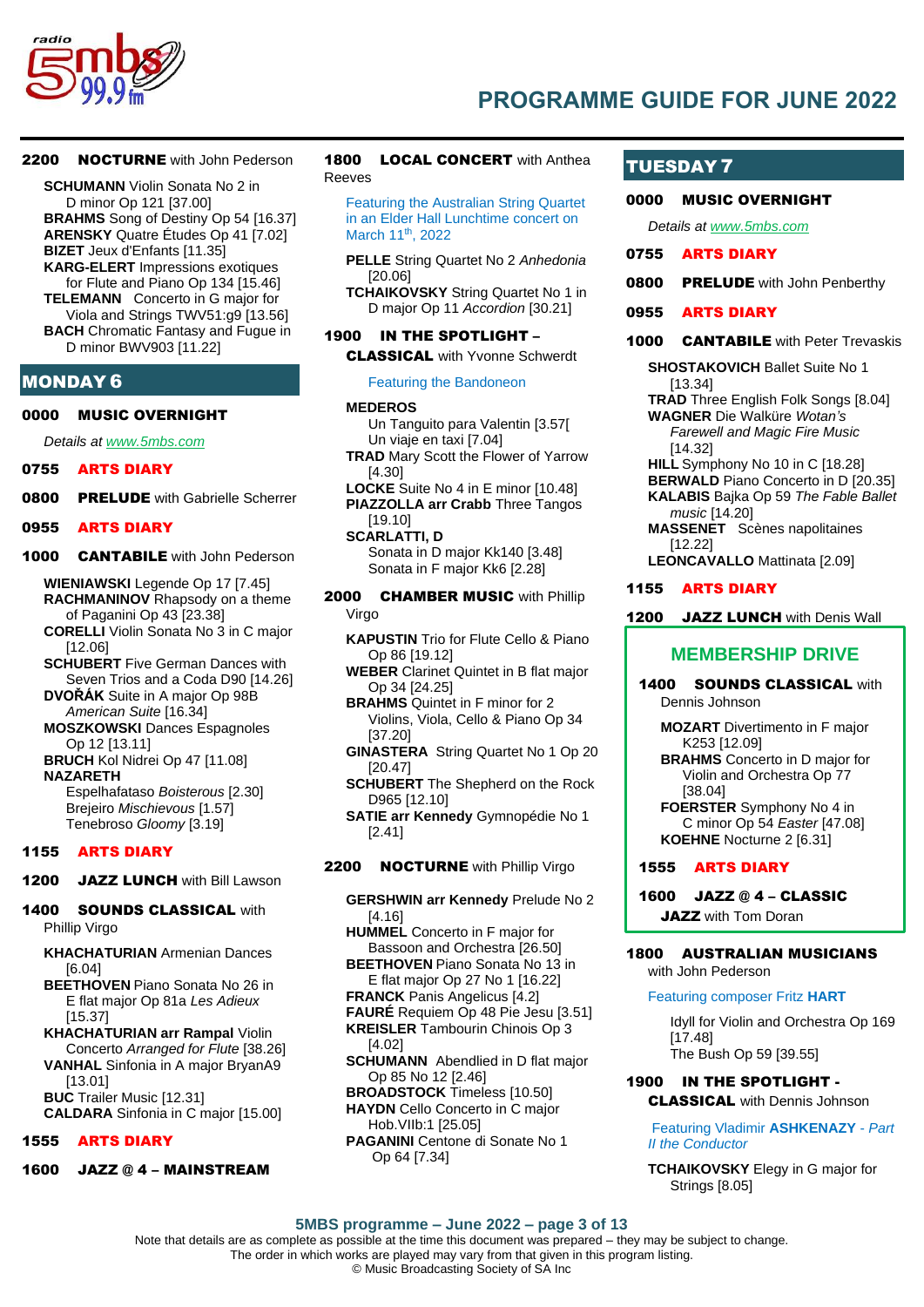

**PROKOFIEV** Cinderella *Act I* [36.42] **STRAUSS** Salome Op 54 *Dance of the* 

## 2000 **DISCOVERY** with Suzanne Pederson

*Seven Veils* [9.05]

**GLUCK** Orphée et Euridice *Overture* 3.20] *Dance of the Furies* [4.02] *Dance of the Blessed Spirits* [6.38] *I have lost my Euridice* [4.34] *My Bride! Eurydice! How will I live without Eurydice?* [5.44] **CLÉRAMBAULT** Orphée [18.11] **LISZT** Orpheus S638 [9.46] **OFFENBACH** Orpheus in the Underworld *Overture* [10.06] **MILHAUD** Les Malheurs d'Orphée Op 85 [31.57] **HOVHANESS** Meditation on Orpheus Op 155 [12.02] **BONFA** Manha de Carnaval *Black Orpheus* [4.07]

2200 CAFÉ BIJOU with Ashley

## WEDNESDAY 8

#### 0000 MUSIC OVERNIGHT

*Details at [www.5mbs.com](http://www.5mbs.com/mbs/)*

#### 0755 ARTS DIARY

0800 PRELUDE

#### 0955 ARTS DIARY

**1000 CANTABILE** with Dennis Johnson

**NELSON** The Guitarist's Bach *Hommage à JS Bach* [9.35]

- **WAGNER arr Papworth** Siegfried *Forest Murmurs* [6.14]
- **SAINT-SAENS** Cello Concerto No 1 in A minor Op 33 [18.42] **TORROBA** Aires de la Mancha [8.53]

**BRITTEN** Peter Grimes Op 33a *Four Sea Interludes* [16.04]

**COPLAND** El Salon Mexico [11.25] **BERNSTEIN arr Legrand** West Side

Story *Suite pour Harpe et Orchestre* [16.32]

**BAUMANN** Autumn Music for String Trio [11.00]

## 1155 ARTS DIARY

- 1200 JAZZ LUNCH with Roger Vincent
- **1400 SOUNDS CLASSICAL with** Glen Quick

**DELIBES** Coppélia *Waltz, Mazurka & Galop* [10.31] **NICOLAI** Merry Wives of Windsor *Drinking Song* [5.25] **SHOSTAKOVICH** The Gadfly: *Youth Barrel Organ Gemma's Room* [7.16] **BIZET** Carmen *Flower Song* [3.37] VERDI A Masked Ball *Grotto Scene* [4.30] **VERDI** Rigoletto *La Donna e Mobile* [2.21] **DONIZETTI** Lucrezia Borgia *Il segreto per esser felici* [3.19] **VERDI** Attila Santo di Patria [5.40] **ARDITI** Bolero [4.25] **GINASTERA** Dances from Estancia Op 8 [12.09] **CHOPIN** Fantaisie-Impromptu in C sharp minor Op 66 [4.54] **STRAUSS, J II** Wo die Zitronen Blühn Op 364 [7.16] Draussen in Sievering [3.20] **ELGAR** Scenes from the Bavarian Highlands [18.26] **TRAD** Dark Eyes [2.13] Kalinka [4.00] Let the bad times pass [3.45]

#### 1555 ARTS DIARY

1600 JAZZ @ 4 - BIG BANDS with Denis Wall

1800 **KALEIDOSCOPE** with Emily **Sutherland** 

*This programme may be heard again on Saturday morning*

- 1900 **WORLD MUSIC** with lan Newbery
- 2000 OPERA with Yvonne Schwerdt

**HAYDN** *Il Mondo della Luna* [191.44]

- 2320 **NOCTURNE** with Yvonne **Schwerdt** 
	- **DVOŘÁK** Romantic Piece Op 75 No 4 [7.04]

**GRIEG** Peer Gynt Suite No 2 Op 55 [17.13]

**BRAHMS** Intermezzo in A minor Op 116 No 2 [3.48]

Intermezzo in E major Op 116 No 4 [4.48]

## THURSDAY 9

### 0000 MUSIC OVERNIGHT

*Details at [www.5mbs.com](http://www.5mbs.com/mbs/)*

#### 0755 ARTS DIARY

**0800 PRELUDE** with Yvonne Schwerdt

#### 0955 ARTS DIARY

**PROGRAMME GUIDE FOR JUNE 2022**

## **MEMBERSHIP DRIVE**

**1000 CANTABILE** with Dennis **Johnson** 

**NIELSEN** Helios Overture Op 17 [10.00]

- **ARENSKY** Symphony No 2 in A major Op 22 [22.22]
- **SCHUMANN** Konzertstück for Four Horns and Orchestra Op 86 [17.12]
- **HOLST** Beni Mora *Oriental Suite* [17.30]
- **NIELSEN** Chaconne Op 32 [9.09]
- **BACH** Brandenburg Concerto No 5 in D major BWV1050 [19.03] **RAVEL arr Grainger** La vallée des
- cloches [5.53]
- 1155 ARTS DIARY

1200 JAZZ LUNCH with Graham Elliott

#### 1400 SOUNDS CLASSICAL with Sue Fitch

- **CHOPIN** Introduction and Variations on a German national air Op Posth [6.28]
- **KULLAK** Piano Concerto in C minor Op 55 [34.52]
- **SUK** Serenade for Strings Op 6 [23.23] **BEACH** Violin Sonata in A minor Op 34 [28.19]

**NIELSEN** Two fantasy pieces for Oboe and Piano Op 2 [6.20]

#### 1555 ARTS DIARY

1600 JAZZ @ 4 – MODERN JAZZ with Dave Wiffen

1800 JAZZ ENCOUNTERS with Dave Wiffen

#### 1900 JAZZ IN THE SPOTLIGHT from Radio COMA

2000 20/21 POST ROMANTIC with Christopher Stone

**WESTLAKE** Concerto for Bass Clarinet [20.35]

**SHOSTAKOVICH** String Quartet No 10 in E Minor Op 144 [23.41]

**PROKOFIEV** Piano Concerto No 3 in C major Op 26 *1st movement* [27.04] **GOOSSENS** Symphony No 2 Op 62 [35.26]

### **5MBS programme – June 2022 – page 4 of 13**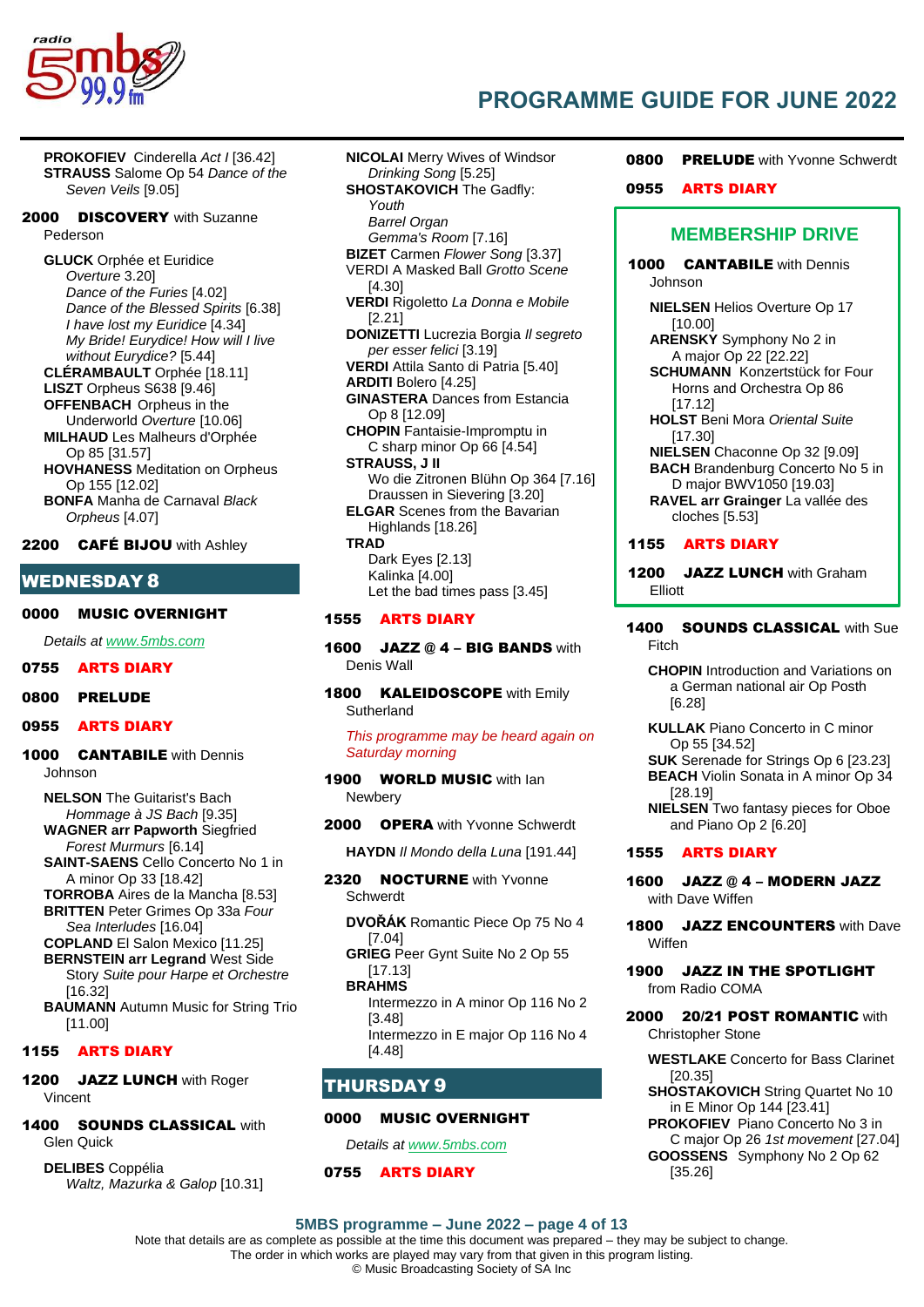

### 2200 JAZZ MOODS with Greg Schultz

## FRIDAY 10

#### 0000 MUSIC OVERNIGHT

*Details at [www.5mbs.com](http://www.5mbs.com/mbs/)*

- 0755 ARTS DIARY
- **0800 PRELUDE** with Dennis Johnson

#### 0955 ARTS DIARY

## **MEMBERSHIP DRIVE**

- 1000 **CANTABILE** with Phillip Virgo
	- **HANDEL** Organ Concerto Op 4 No 3 in G minor HWV291 [10.01] **GLANVILLE-HICKS** Sonata for Harp
	- [9.47] **MOZART arr Staier / Schornsheim** 6 German Dances K509 [7.21] **MILHAUD** Sonata for Flute, Oboe, Clarinet and Piano Op 47 [18.05] **MOZART** Piano Concerto No 9 in E flat major K271 *Jeunehomme* [34.44] **GIULIANI** Sonata for Violin and Guitar [22.01]

#### 1155 ARTS DIARY

- 1200 JAZZ LUNCH with John Venus
- 1400 SOUNDS CLASSICAL with Norman James
	- **BACH** for Violin Concerto in A minor BWV1041 [13.11] **MOZART** Les petits riens K299b *Ballet Music* [20.45] **MAHLER** Das Lied von der Erde [58.32] **SAINT-SAËNS** Oboe Sonata Op 166 [10.32]

## 1555 ARTS DIARY

1600 JAZZ @ 4 – WIDE WORLD **OF JAZZ** with Doug Clarke

#### **1800 FRIDAY RIVER BLUES with** Sister Y

- 1900 JAZZ IN THE SPOTLIGHT with Sister T
- 2000 CAFÉ BIJOU with sister T
- 2200 JAZZ MOODS with Ryan Dow

## SATURDAY 11

#### 0000 MUSIC OVERNIGHT

*Details at [www.5mbs.com](http://www.5mbs.com/mbs/)*

- 0755 ARTS DIARY
- **0800 PRELUDE** with John Penberthy

#### 0955 ARTS DIARY

- **1000 RECITALS AUSTRALIA with** Helen Ayres
- 1100 **KALEIDOSCOPE** with Emily Sutherland – *repeat of Wednesday's programme*

## **MEMBERSHIP DRIVE**

- 1200 JAZZ LUNCH with Roger Vincent
- 1400 **CHARIVARI** with Christopher Stone
- **1600 FROM THE MOVIES with** Christopher Stone

1700 JAZZ @ 5 with Sister T

1900 RIVER BLUES with Terry Heazlewood

### 2100 CABARET CLUB

2200 NEW YORK JAZZ with Tom Parker

## SUNDAY 12

#### 0000 MUSIC OVERNIGHT

*Details at [www.5mbs.com](http://www.5mbs.com/mbs/)*

#### 0755 ARTS DIARY

**0800 CANTATE DOMINO** with John Pederson

#### **TRINITY SUNDAY**

- **DYKES** Holy, Holy, Holy [3.05] **CORFE** Psalm 8 *Domine, Dominus noster* [2.32]
- **TAVERNER** Missa Gloria Tibi Trinitas [25.47]
- **SCHEIDEMANN** O lux beata Trinitas [4.57]
- **BYRD** O lux beata Trinitas [4.48] **GUERRERO** O lux beata Trinitas [2.42]
- **WILLS** The praises of the Trinity [2.40]
- **LEIGHTON-JONES** O lux beata Trinitas [2.01]
- **BLITHEMAN** Gloria tibi Trinitas *Six settings for Organ* [11.44]

**SAKELLARIDIS** Vespers *Hymn to the Trinity* [1.59] **BACH** Cantate BWV165 *O Holy fountain sanctified* [12.31] **BUXTEHUDE** Praeludium in E minor BuxWV143 [5.53] **PÄRT** Summa *Credo* [6.24] **DE TERAMO** Credo Deus Deorum [6.49] **TALLIS** If ye love me [1.53] **CHILCOTT** God so loved the world [3.06] **GIBBONS** Forth in thy name O Lord I go [2.43]

#### 0955 ARTS DIARY

#### **1000 CANTABILE** with Phillip Virgo

**AURIC** Overture [7.51] **SATIE** Parade [14.56] **MOZART** Sonata in D major for 2 Pianos K448 [22.21] **POULENC** Sonata for Oboe and Piano [14.07] **HAYDN, M** Concerto in C major for Trumpet and Orchestra RV53 [8.51] **FAURÉ** Après un rêve Op 7 No 1 [2.45] **DONIZETTI arr Bell** The Elixir of Love *Una furtiva lagrima* [4.14] **PONCE arr Bell** Estrellita [3.12] **BARTÓK** Romanian Folk Dances Sz 56 [5.31] **PUCCINI** Madame Butterfly *Act 1 Love Duet* [13.15] **PUCCINI** Manon Lescaut *Intermezzo* [5.49]

#### 1155 ARTS DIARY

1200 JAZZ LUNCH with Christopher Stone

## **MEMBERSHIP DRIVE**

- 1400 SOUNDS CLASSICAL with John Pederson
	- **MOZART** The Impresario K486 *Overture* [4.31]
	- **BANTOCK** A Celtic Symphony for Strings and 6 Harps [19.55]
	- **FAURÉ** Piano Trio in D minor Op 120 [19.55]
	- **RESPIGHI** Brazilian Impressions [18.37]
	- **RACHMANINOV** Étude Tableaux Op 39 [11.40]
	- **SAINT-SAËNS** Piano Concerto No 3 in E flat major Op 29 [30.08] **TARREGA** Capriccio Arabe *Serenata* [4.45]

#### 1555 ARTS DIARY

**1600 JAZZ**  $@$  **4 – SWING** with Meg Abbott

#### **5MBS programme – June 2022 – page 5 of 13**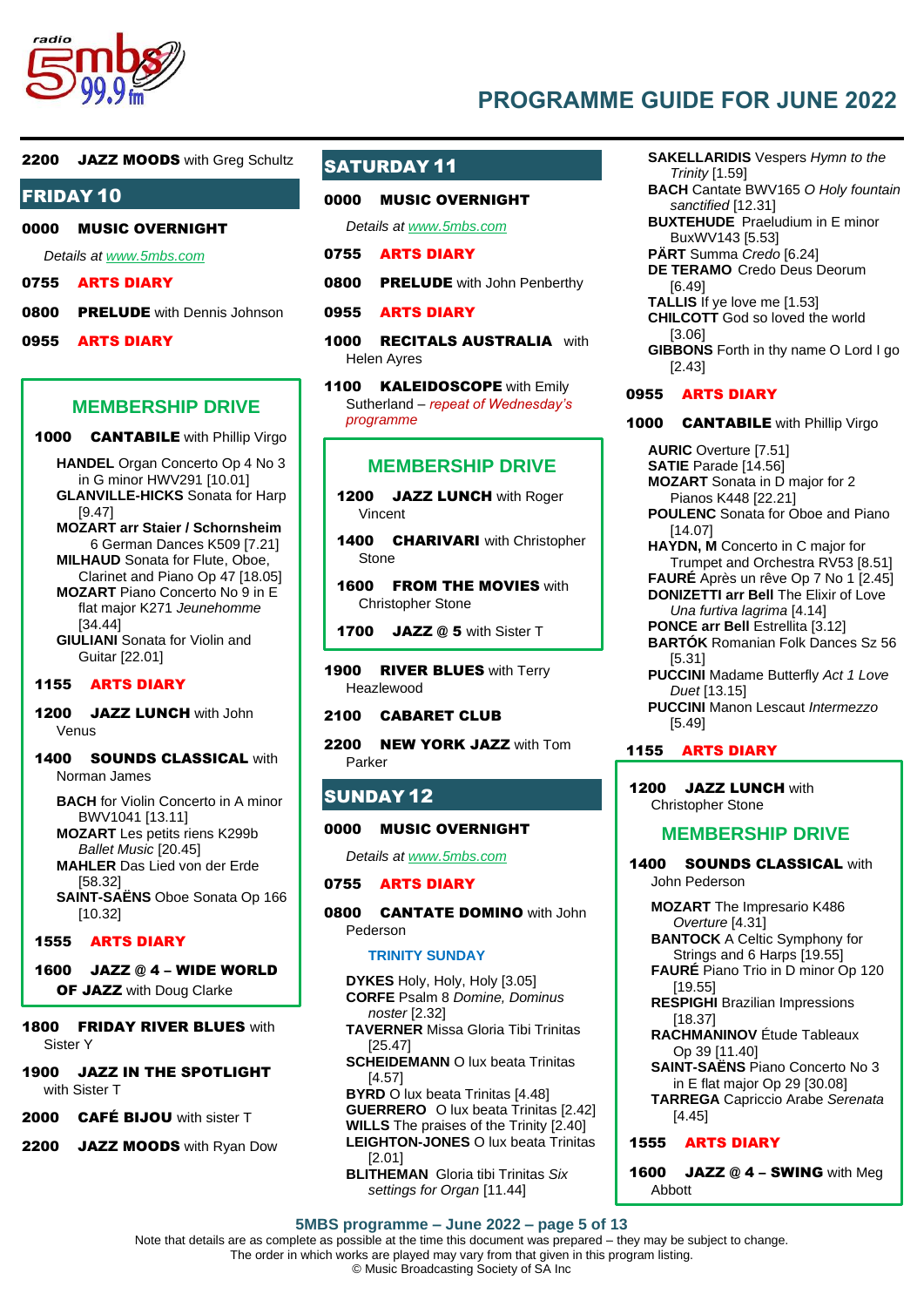

## 1800 BAROQUE & BEFORE with

William Booker

- **ANON** The Chansonnier Cordiforme [15.02]
- **ANON** Heavenly Choirs & Hell crash [14.54]
- **MAIONE** Two Toccatas [13.09]
- **VÁSQUEZ** Gentil Señora Mía [16.10]
- **ZAVATERI** Concerto Quarto in C minor for Violin Obligato and Strings Op 1 No 4 [12.16]
- **BONPORTI** Motetto per il signore [9.46] **FERNANDEZ** Los Ministriles in the New World [17.23]

**MOULINIÉ** Airs de Cœur [21.07]

#### 2000 SUNDAY NIGHT CONCERT

with Michael Owen

- **ELGAR** Falstaff *Symphonic Study in C minor Op 68* [35.40]
- **BUTTERWORTH**
	- Two English Idylls Banks of Green Willows [15.00] A Shropshire Lad *Rhapsody for Orchestra* [13.35]
- **VAUGHN WILLIAMS** In the Fen Country [13.50]
- **VAUGHN WILLIAMS** Symphony No 6 in E minor [33.30]

## 2200 **NOCTURNE** with Michael Owen

**MOZART** Sonata in B flat major for Piano & Violin K454 [21.55]

- **GAITO** Sonata for Cello and Piano [19.05]
- **HAYDN, M** Divertimento in D major P93 [23.40]

**LISZT** Sonata in B minor S178 [27.45] **HINDEMITH** Sonata for Harp [11.05] **TURINA** Escena Andaluza Op 7 [12.10]

## MONDAY 13

### 0000 MUSIC OVERNIGHT

*Details at [www.5mbs.com](http://www.5mbs.com/mbs/)*

- 0755 ARTS DIARY
- **0800 PRELUDE** with Dennis Johnson
- 0955 ARTS DIARY
- **1000 CANTABILE** with John Pederson

#### **THE QUEEN'S BIRTHDAY**

**BLISS** Welcome the Queen [6.30] **ROSSINI** Elizabeth Queen of England Overture [7.28]

**HANDEL** Cantata HWV74 *Ode for the Birthday of Queen Anne* [26.04]

- **BEST** Introduction, Variations and Finale on 'God Save the Queen' [10.55]
- **PURCELL** O Lord, Grant the Queen a long life [7.00]
- **PAGANINI** Variations on 'God Save the
- Queen' [5.28] **HANDEL** Coronation Anthem No 1
- *Zadok the Priest* [5.53]
- **PARRY** I was glad [7.31]
- **ALWYN** Elizabethan Dances [17.33]
- **COATES** The Three Elizabeths Suite: *Youth of Britain: The Princess Elizabeth* [5.33]
- **BINGE** Elizabethan Serenade [3.00] **ARNE** Rule Britannia [3.44]

#### 1155 ARTS DIARY

- 1200 JAZZ LUNCH with Greg Fisher
- 1400 SOUNDS CLASSICAL with Bill Lawson
	- **WAGNER** Tannhäuser *Overture* [10.49] **WAGNER** Tannhäuser *Dich teure Halle* [5.11]
	- **REINECKE** Piano Concerto No 1 in F sharp minor Op 72 [24.00]
	- **GOUNOD** Romeo and Juliet *Je vous vivre* [3.41]
	- **GOUNOD** Funeral March of a Marionette [4.29]
	- **DANZI** Concertino in B flat major for Clarinet, Bassoon and Orchestra Op 47 [15.58]
	- **BACH, WF** Polonaise No 8 in E minor Fk12 No 8 [5.17]
	- **BACH, JC** Sonata No 5 in A major Op 17 No 5 [6.15]
	- **BRAHMS arr Collins** Clarinet Sonata No 2 in A major Op 100 [19.32]
	- **GRIEG** Lyric Pieces Op 65 *No 6 Wedding Day at Troldhaugen* [5.20]
	- **WAGNER** Tannhäuser Heil*! Heil! Der Gnade Wunder Heil* [2.38]

### 1555 ARTS DIARY

- 1600 JAZZ @ 4 MAINSTREAM with Bill Lawson
- 1800 LOCAL CONCERT with Sue Fitch

Featuring duo pianist Konstantin **SHAMRAY** and Michael **IERACE**

**DVOŘÁK** Slavonic Dances Op 46 *Nos 1, 2 & 5* [11.17] **STRAVINSKY** Petrushka [32.44] **MACDOWELL** Woodland Sketches Op 51 *Selection* [8.13]

## 1900 IN THE SPOTLIGHT -

CLASSICAL with John Pederson

#### Featuring composer Eugene **GOOSSENS** died this day in 1962

#### **GOOSSENS**

Concert Piece Op 65 [22.00] Kaleidoscope Op 18 [15.09] **FRANCK** Variations Symphoniques for Piano and Orchestra M46 [15.35] **GOOSSENS** Rhythmic Dance for Two Pianos Op 30 [3.44]

#### 2000 CHAMBER MUSIC with

Suzanne Pederson

- **KIEL** Piano Quartet No 1 in A minor Op 43 [32.43]
- **TCHAIKOVSKY** String Quartet No 3 in E flat minor Op 30 [35.52]
- **SMETANA** Trio for Piano, Violin and Cello Op 15 [26.12]
- **MOZART** Oboe Quintet in C minor K406 [22.20]

#### 2200 **NOCTURNE** with Suzanne Pederson

- **BRAHMS** Serenade No 2 in A major Op 16 [31.04
- **BRUCH** Octet in B flat major Op Posth [24.39]
- **YORK BOWEN** Theme and variations for two Pianos Op 139 [15.43] **AVISON** Concerto in C major Op 6
- No 10 [11.00] **MENDELSSOHN** Sonata No 2 in

D major for Cello and Piano Op.58 [30.23]

## TUESDAY 14

#### 0000 MUSIC OVERNIGHT

*Details a[t www.5mbs.com](http://www.5mbs.com/mbs/)*

- 0755 ARTS DIARY
- **0800 PRELUDE** with John Penberthy
- 0955 ARTS DIARY
- **1000 CANTABILE** with Peter Trevaskis

**FRANCK** Poème Psyché [26.28] **WIDOR** Marche pontificale [6.33] **STRAUSS** Don Juan Op 20 [17.43] **PONCE** Ferial *Divertimento Sinfónico* [15.20] **SUPPÉ** Isabella *Overture* [7.28] **YSA**Ÿ**E** Extase Op 21 [9.50] **GOTTSCHALK** Célèbre Tarantelle Op 67 No 4 [6.17] **RAVEL** Boléro [13.33]

1155 ARTS DIARY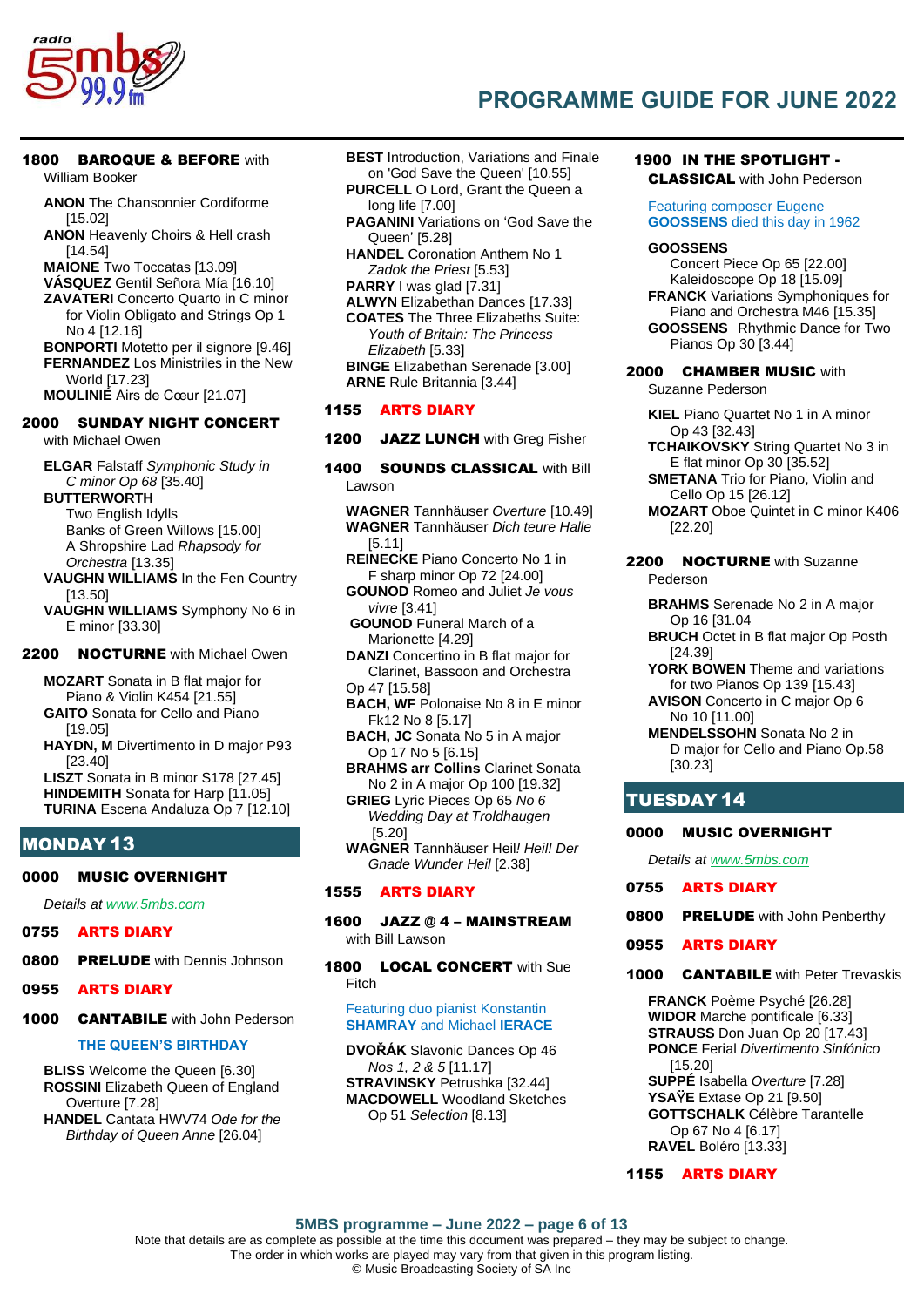

#### 1200 JAZZ LUNCH with Meg Abbott

1400 SOUNDS CLASSICAL with Merryn Brose & Anthea Reeves

**REGER** Variations and Fugue on a theme by Mozart [30.39]

**RÖNTGEN** Piano Trio No.4 in C minor Op 50 [20.45]

**DVOŘÁK** Symphony No 5 in F major Op 76 [39.26]

**PALMER** Waltz No 1 [5.39] Ruritanian Dances [10.03]

#### 1555 ARTS DIARY

1600 JAZZ @ 4 – CLASSIC JAZZ with **Bill Lawson** 

## 1800 AUSTRALIAN MUSICIANS

with Phillip Virgo

Featuring the Seraphim Trio at Ukaria November 2019

**HAYDN** Piano Trio No 39 in G major Hob.XV:25 [14.46] **MOZART** Piano Quartet No 1 in G minor K478 [26.26] **EDWARDS** Haunted Spring [6.50] **HINDSON** Piano Trio [7.31]

## 1900 IN THE SPOTLIGHT -

CLASSICAL with Dennis Johnson

Featuring Vladimir **ASHKENAZY** - *Part III the solo Pianist*

**CHOPIN** Ballade No 2 in F major Op 38 [7.55]

**BEETHOVEN** Sonata No 1 in F minor Op 2 No 1 [20.22]

**MUSSORGSKY** Pictures at an Exhibition *Solo Piano version* [32.21]

2000 **DISCOVERY** with Arlene Matheson & Stephen Wilkins

**ROUSSEL** Symphony No 1 Op 7 *Le poème de la Forêt* [35.30] **DUKAS** Variations, Interlude et Finale sur un thème de Rameau [19.11] **POULENC** Le Bal masqué FP60 *Cantate profane* [17.50] **PIERNÉ** Flute Sonata Op 36 [20.50] **HONEGGER** Concerto da Camera H196 [18.10]

2200 CAFÉ BIJOU with Sister T

## WEDNESDAY 15

#### 0000 MUSIC OVERNIGHT

*Details at [www.5mbs.com](http://www.5mbs.com/mbs/)*

#### 0755 ARTS DIARY

**0800 PRELUDE** with Yvonne Schwerdt

#### 0955 ARTS DIARY

**1000 CANTABILE** with Glen Quick

**DVOŘÁK** In Nature's Realm Op 91 Concert Overture [8.58]

**DAVIDOV** Cello Concerto No 2 in A minor [26.22] **BRAHMS** Sonata In D major for Cello

and Piano Op 78 [26.31] **STRAVINSKY** Pulcinella *Ballet after* 

*Pergolesi* [38.53]

## 1155 ARTS DIARY

#### 1200 JAZZ LUNCH with John Taylor

#### 1400 SOUNDS CLASSICAL with

Dennis Johnson

**GRIEG** Norwegian Bridal Procession Op 19 No 2 [3.25]

**DANZI** Wind Quintet in B flat major Op 56 No 1 [13.31]

**SIBELIUS** Symphony No 4 in A minor Op 63 [34.55]

**DANZI** Concertino in B flat major for Clarinet, Bassoon and Orchestra [15.50] **GRIEG** Symphonic Dances Op 64

[31.38] **BRIDGE** Cherry Ripe [3.18]

#### 1555 ARTS DIARY

#### 1600 JAZZ @ 4 - BIG BANDS with

1800 **KALEIDOSCOPE** with Emily **Sutherland** 

*This programme may be heard again on Saturday morning*

#### 1900 **WORLD MUSIC** with lan **Newbery**

2000 OPERA with Christopher Stone

**STRAUSS** *Salomé* [105.33]

- 2300 NOCTURNE with Christopher Stone
	- **SCHMITT** La Tragédie de Salomé Op 50 [26.47]
	- **HAYDN** String Quartet No 1 in C major Hob.III:6 [9.35]
	- **HAYDN** Piano Trio No 39 in G major Hob.XV:25 *Gypsy* [15.33]
	- **SCHUBERT** Piano Sonata No 20 in A major D959 [36.58]
	- **BEETHOVEN** String Quartet No 1 in F major Op 18 No 1 [27.01]

## THURSDAY 16

#### 0000 MUSIC OVERNIGHT

*Details a[t www.5mbs.com](http://www.5mbs.com/mbs/)*

- 0755 ARTS DIARY
- **0800 PRELUDE** with Yvonne Schwerdt
- 0955 ARTS DIARY

#### 1000 CANTABILE with Francis Willis

**BALBI** Sonata No 9 [4.09] **HAYDN** Piano Sonata in C major Hob.XVI:35 [16.00] **TRAD** Counting Goats [3.00] **WAGNER** Siegfried Idyll Op 103 [19.32] **RODRIGO arr Kain** Four Pieces for Piano [12.04] **BACH arr Haynes** Nouveaux Brandebourgeois No 10 [12.06] **MAHLER trans Pesson** Symphony No 5 *Adagietto* [9.08] **KOZELUCH** Piano Sonata No 6 in C minor [11.00] **SULLIVAN** Overture di Ballo [11.51]

#### 1155 ARTS DIARY

#### 1200 JAZZ LUNCH with Dave Wiffen

#### 1400 SOUNDS CLASSICAL with John Pederson

**SCHUBERT** The Four-year Sentry Duty Overture D190 [7.22]

- **STANFORD** Songs of the Fleet Op 117 [26.03]
- **RACHMANINOV** Russian Rhapsody Op Posth [8.12]
- **BEETHOVEN** String Quartet No 16 in F major Op 135 [25.20]
- **STAMITZ** Clarinet Concerto No 11 in E flat major [16.59] **SCHUBERT** Piano Sonata No 15 in

C major D840 *Reliquie* [25.29]

#### 1555 ARTS DIARY

- 1600 JAZZ @ 4 MODERN JAZZ with Greg Schultz
- 1800 NEW IN JAZZ with Dave Anthony
- 1900 JAZZ IN THE SPOTLIGHT with Pauline Lowe
- 2000 20/21 POST ROMANTIC with Sue Fitch

**COPLAND** Four Piano Blues [6.10] **BAUER** A lament on an African theme Op 20a [5.21] **SCULTHORPE** From Ubirr [12.13] **TAN DUN** Eight Memories in Watercolour Op 1 [14.15]

#### **5MBS programme – June 2022 – page 7 of 13**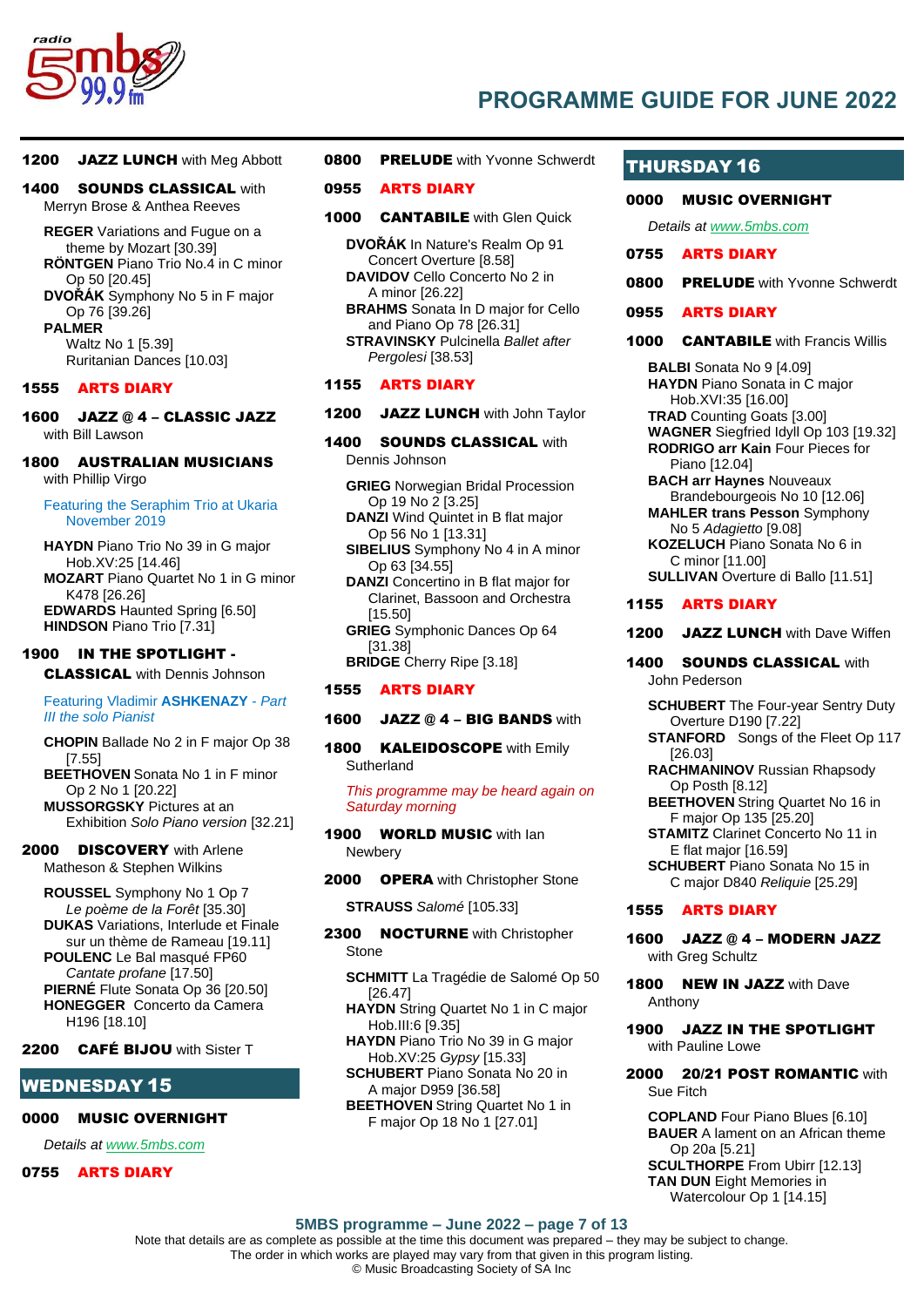

**NYMAN** String Quartet No 1 [25.45] **BARTÓK** Music for Strings, Percussion and Celesta Bb114 [31.01]

#### 2200 JAZZ MOODS with Dave Anthony

### FRIDAY 17

#### 0000 MUSIC OVERNIGHT

*Details at [www.5mbs.com](http://www.5mbs.com/mbs/)*

#### 0755 ARTS DIARY

**0800 PRELUDE** with David Matison

#### 0955 ARTS DIARY

**1000 CANTABILE** with Dennis Johnson

**STRAVINSKY** Pastorale [3.15] **CASTELNUOVO-TEDESCO** Guitar Concerto No 1 in D major Op 99 [19.52] **RIMSKY-KORSAKOV** Capriccio

Espagnol Op 34 [15.25] **ROSSINI arr Sedlak** The Italian Girl in Algiers *Overture* [8.01] **ABE** Marimba d'amore [11.36]

**JOHNSON** Full Fathom Five Thy Father Lies [20.00]

**STRAVINSKY** The Firebird. *Ballet Suite* [20.53]

#### 1155 ARTS DIARY

1200 JAZZ LUNCH with John Venus

#### 1400 SOUNDS CLASSICAL with William Booker

**TELEMANN** Ouverture in B flat major TWV55:B5 *Les Nations* [19.49] **HUBAY** Violin Concerto No 2 in E major Op 90 [24.38] **MIASKOVSKY** Symphony No 14 In C major Op 37 [37.07] **TELEMANN** Don Quixote *Suite* [20.30] **DEVIENNE** Sonate V for Bassoon & Basso Continuo [7.51]

#### 1555 ARTS DIARY

- 1600 JAZZ @ 4 WIDE WORLD OF JAZZ with Doug Clarke
- 1800 FRIDAY RIVER BLUES with William Ehmcke
- 1900 JAZZ IN THE SPOTLIGHT with Pauline Lowe
- 2000 CAFÉ BIJOU with William Ehmcke
- 2200 JAZZ MOODS with Denis Wall

## SATURDAY 18

#### 0000 MUSIC OVERNIGHT

*Details at [www.5mbs.com](http://www.5mbs.com/mbs/)*

0755 ARTS DIARY

**0800 PRELUDE** with John Penberthy

#### 0955 ARTS DIARY

#### 1000 LOCAL CONCERT

- 1100 **KALEIDOSCOPE** with **Emily** Sutherland – *repeat of Wednesday's programme*
- 1200 JAZZ LUNCH with Roger Vincent

1400 **CHARIVARI** with Bob Knight

- **1600 FROM THE MOVIES with** Christopher Stone
- 1700 JAZZ @ 5
- 1900 RIVER BLUES with Dave Hall
- 2100 CABARET CLUB with Sister T
- 2200 NEW YORK JAZZ with Tom Parker

## SUNDAY 19

### 0000 MUSIC OVERNIGHT

*Details at [www.5mbs.com](http://www.5mbs.com/mbs/)*

#### 0755 ARTS DIARY

- **0800 CANTATE DOMINO** with Dennis Johnson
	- **VAUGHAN WILLIAMS** All creatures of our God and King [3.43]

**MENDELSSOHN** Psalm 43 Op 78 *No 2 Richte mich, Gott* [3.42] **BACH** Cantata BWV 75 *Die Elenden* 

*sollen essen* [30.19] **CROFT** Rejoice in the Lord [14.05]

**WESLEY** Psalm 42 *Like as the Hart* [4.34]

- **HOWELLS** Like as the Hart desireth the waterbrooks [6.44]
- **BACH** Motet BWV225 *Singet dem Herrn ein neues Lied* [16.37]
- **ANON arr VAUGHAN WILLIAMS** All people that on earth do dwell *Arranged from Genevan Psalter* [5.39]
- **STANFORD** I bind unto myself this day [7.43]

**MONTEVERDI** Magnificat [11.48]

#### **1000 CANTABILE** with Phillip Virgo

**KAPUSTIN** 8 Concert Etudes Op 40 *Intermezzo* [4.11]

**TANEYEV** Suite de Concert for Violin and Orchestra Op 28 [47.13] **BRAHMS** An die Heimat Op 64 [6.10] **DUKAS** La Péri *Ballet Music* [20.19] **MOZART** Divertimento No 7 in D major K205 [22.23] **HANDEL** Samson HWV *Let the bright Seraphim* [5.14]

#### 1155 ARTS DIARY

1200 JAZZ LUNCH with Dave Anthony

- 1400 SOUNDS CLASSICAL with Christopher Stone
	- **ROUSSEL** Pour une fête de Printemps [11.41]
	- **SCHUBERT** Three Impromptus D946 [25.14]
	- **NIELSEN** Violin Concerto Op 33 [36.17] **MAGNARD** Symphony No1 in C minor Op 4 [31.07]

#### 1555 ARTS DIARY

#### 1600 JAZZ @ 4 - SWING with Nicole **Schwartz**

**1800 BAROQUE & BEFORE with** William Booker

**DE SENLECHES** Je me merveil ballade [13.57] **DE MURCIA** Fandango Follas Gallegas [11.27] **DE VAQUEIRAS** Oh! altas undas

- [14.46]
- **DUFAY** Four Songs [14.59]

**ANON** Four Pieces [14.45] **LUZZASCHI** Concerto della Dame [10.33]

**PORPORA** Notturno Terzo [17.57] **CAVALLI** Opera Extracts [21.00]

## 2000 SUNDAY NIGHT CONCERT

with John Pederson

- **LORTZING** The Tsar and the Carpenter *Overture* [5.05]
- **FINZI** Concerto for Clarinet and String Orchestra [28.23]
- **STRADELLA** Pietà, Signore [7.41]
- **BRUCKNER** Symphony No 0 in D minor [44.50]
- **ROSSINI** Messa di Gloria *Laudamus te* [7.03]
- **MOZART** Ein Musickalischer K522 [21.14]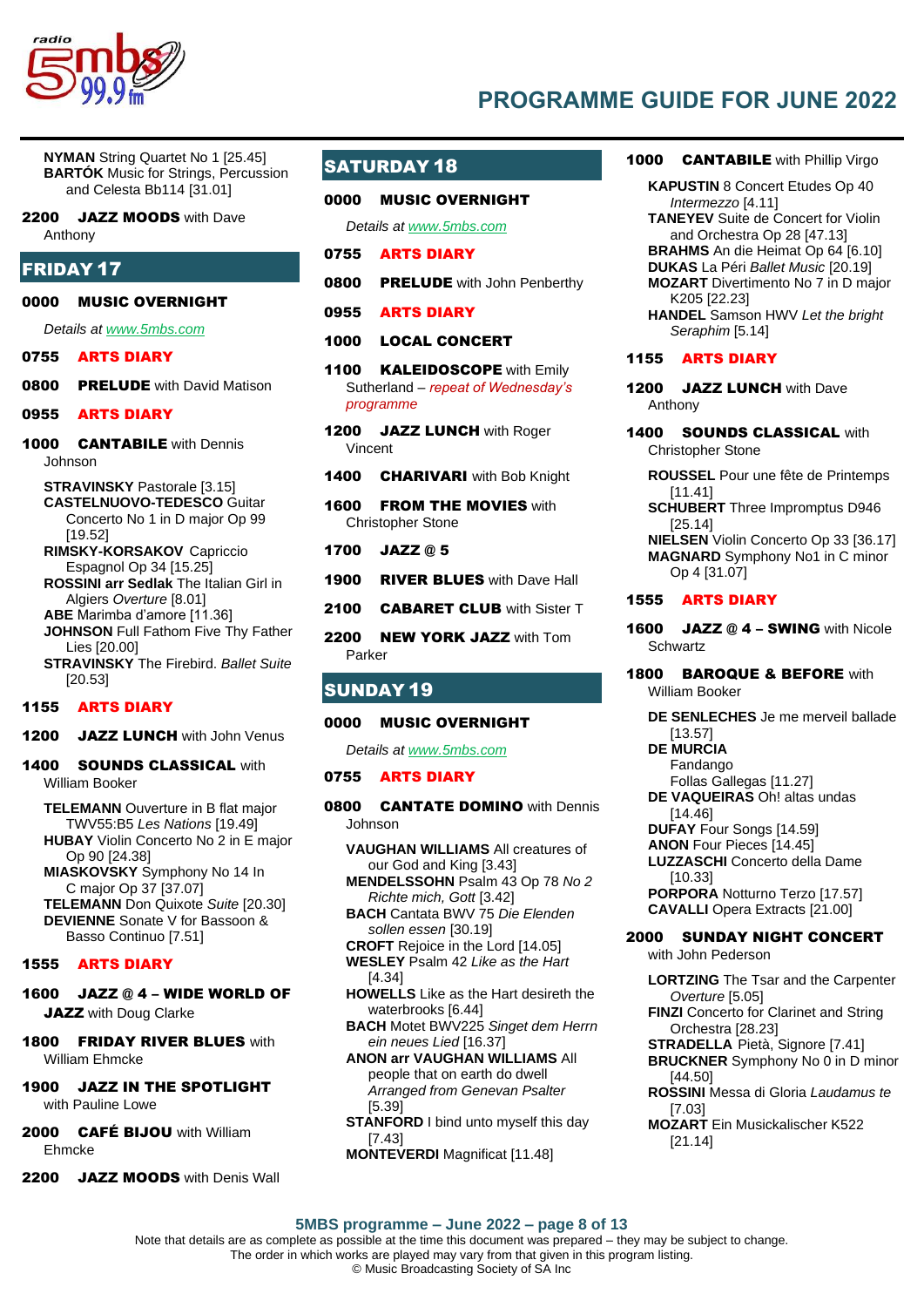

#### 2200 NOCTURNE with John Pederson

**SAINT-GEORGE** Violin Concerto in A major G039 [16.06] **BACH arr Lipman** Toccata and Fugue in D minor BWV565 [9.21] **LULLY** Exaudite te Dominus [15.12] **DEBUSSY arr Bavouzet** Jeux [16.33] **SAINT-SAENS** Cello Sonata No 1 in C minor Op 32 [20.04] **HOTTETERRE** Deuxième Suite de piecès a dessus [18.11] **HANDEL** Organ Concerto No 1 in G minor Op 4 No 1 HWV289 [17.01]

## MONDAY 20

#### 0000 MUSIC OVERNIGHT

*Details at [www.5mbs.com](http://www.5mbs.com/mbs/)*

#### 0755 ARTS DIARY

**0800 PRELUDE** with John Penberthy

#### 0955 ARTS DIARY

1000 CANTABILE with John Pederson

#### 1155 ARTS DIARY

1200 JAZZ LUNCH with Meg Abbott

#### 1400 SOUNDS CLASSICAL with Phillip Virgo

**BACH** Suite No 3 in D major BWV1068 Overture [9.49] **MARTINŮ** Three Czech Dances [13.16] **MOZART** Violin Concerto No 5 in A major K219 *Turkish* [31.40] **BRAHMS** Variations on a theme of Paganini Op 35 [20.26] **FAURÉ** Pavane Op 50 [5.44] Requiem Op 48 *In paradisum* [3.28] **GLANVILLE-HICKS** Etruscan Concerto [15.19]

**TCHAIKOVSKY** Romeo and Juliet *Love theme* [3.27]

## 1555 ARTS DIARY

#### 1600 JAZZ @ 4 – MAINSTREAM with Greg fisher

#### 1800 LOCAL CONCERT with Phillip Virgo

#### Featuring the Seraphim Trio in an Elder Hall concert on April 1st 2022

- **BOULANGER, L** Nocturne for Solo Violin and Piano [3.11] **SCHUBERT** Notturno in E flat major Op 148 [8.55]
- **RAVEL** Piano Trio in A minor [25.22] **HUMMEL** Trumpet Concerto in E major S49 [17.43]

#### 1900 IN THE SPOTLIGHT -

CLASSICAL with Kim Murray

#### Featuring the Musical Legacy of Sir Thomas ELDER

- **BEETHOVEN** Piano Sonata No 29 in B flat major Op 106 *Hammerklavier First Movement* [9.28]
- **BALFE** The Bohemian Girl *I dreamt I dwelt in marble halls* [3.36]
- **MOZART** Piano Concerto No 12 in A major K414 *First & Second Movements* [20.21]
- **DEBUSSY** Violin and Piano Sonata in G minor L140 [13.42]
- **BEETHOVEN** Piano Trio No 7 in B flat major Op 97 *Archduke Fourth Movement* [6.54]

**2000 CHAMBER MUSIC with Phillip** Virgo

- **BIBER** Sonata for 2 Violins, Trombone and Viola [6.52]
- **STAMITZ** Oboe Quartet No 1 in D major Op 8 [14.32]
- **BEETHOVEN** String Quartet No 6 in B flat major Op 18 No 6 [23.10] **ZEMLINSKY** Trio Op 3 [24.36] **RAVEL** String Quartet [28.41] **BEETHOVEN** Cello Sonata No 4 in
- C major Op 102 No 1 [14.33]

### 2200 **NOCTURNE** with Phillip Virgo

- **MARTIN** Ballade for Flute, String Orchestra and Piano [7.01]
- **ELGAR** Piano Quintet in A minor Op 84 [36.12]
- **SCHUBERT** Symphony No 3 in D major [21.16]
- **TANEYEV** Prelude and Fugue in G sharp minor Op 29 [7.55]
- **CHAUSSON** Concerto in D major for Violin, Piano and String Quartet Op 21 [42.15]

## TUESDAY 21

#### 0000 MUSIC OVERNIGHT

*Details at [www.5mbs.com](http://www.5mbs.com/mbs/)*

#### 0755 ARTS DIARY

- **0800 PRELUDE** with Dennis Johnson
- **1000 CANTABILE** with Peter Trevaskis

**D'INDY** Saugefleurie Op 21 [17.09] **MAXWELL DAVIES** Endless Parade [19.20]

**SIBELIUS** Lemminkäinen Suite Op 22 No 4 *Lemminkäinen's Return* [7.03] **GLAZUNOV** Wedding March Op 21 [6.18]

**GERSHWIN** Rhapsody in Blue [15.59]

#### **JACOB** Concerto for Trombone and Orchestra [19.56] **KHACHATURIAN** Masquerade *Ballet Music* [17.26]

#### 1155 ARTS DIARY

1200 JAZZ LUNCH with Denis Wall

#### **1400 SOUNDS CLASSICAL with**

John Pederson

- **TCHAIKOVSKY** The Voyevoda Op 78 *Overture* [9.21]
- **BRAHMS** Piano Trio No 2 in C major Op 87 [29.19]
- **DVOŘÁK** Symphony No 3 in E flat major Op 10 [38.14]
- **MAHLER** Lieder eines fahrenden Gesellen [15.57]
- **SATIE** Trois Gymnopédies *Orchestral version* [9.01]

**CHOPIN** Scherzo No 1 in B minor Op 20 [7.59]

#### 1555 ARTS DIARY

- 1600 JAZZ @ 4 CLASSIC JAZZ with Tom Doran
- 1800 AUSTRALIAN MUSICIANS

#### 1900 IN THE SPOTLIGHT - CLASSICAL

#### 2000 **DISCOVERY** with John Pederson

#### Featuring Four Black composers

**SAINT-GEORGE** Violin Concerto in G major G050 [20.21] **STILL** Symphony No 1 Afro-American

[24.57] **COLERIDGE-TAYLOR**Hiawatha

*Hiawatha's Departure* [48.13] **WALKER** String quartet No 2 [22.01]

2200 CAFÉ BIJOU with William Ehmcke

## WEDNESDAY 22

#### 0000 MUSIC OVERNIGHT

*Details a[t www.5mbs.com](http://www.5mbs.com/mbs/)*

| 0755 | <b>ARTS DIARY</b> |  |
|------|-------------------|--|
|      |                   |  |

- **0800 PRELUDE** with Yvonne Schwerdt
- 0955 ARTS DIARY

### **1000 CANTABILE** with Sue Fitch

**DELMAS** Fantasie Italienne Op 110 [6.32] **BIZET** Symphony No 1 in C [26.41] **BIZET** Carmen *Je dis que rien ne m'épouvante* [5.47]

## **5MBS programme – June 2022 – page 9 of 13**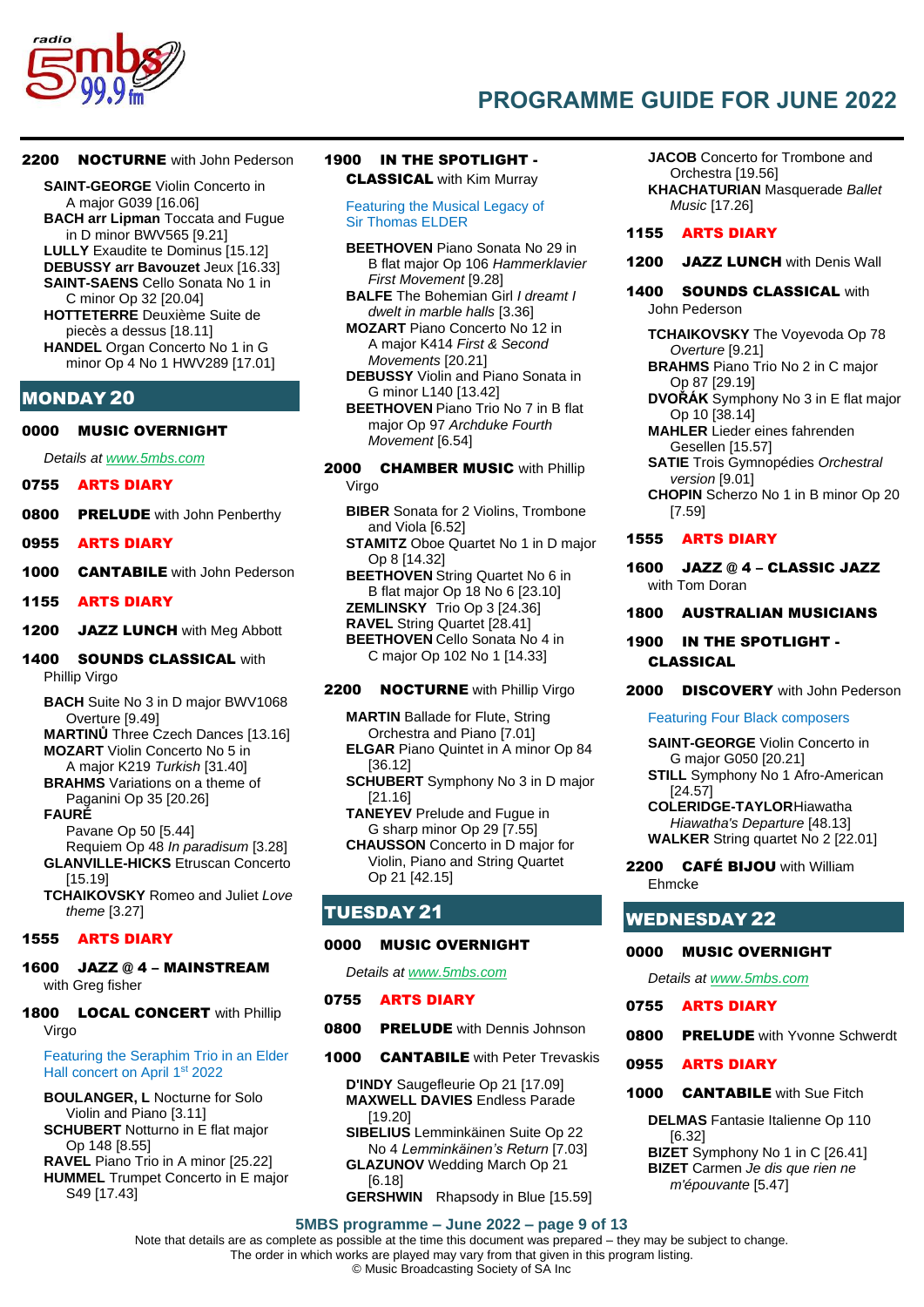

- **MOZART** Fantasia in D minor K397 [5.26]
- **MOZART** Clarinet Concerto in A K622 [27.15]
- **DE FALLA** Four Spanish Pieces *No 2 Cubana* [4.04]
- **SCHUMANN** Etudes in 'Free Variation Form' on a theme of Beethoven [15.04]
- **PONCHIELLI** La Gioconda *Dance of the Hours* [8.44]

### 1155 ARTS DIARY

#### 1200 JAZZ LUNCH

1400 SOUNDS CLASSICAL with Glen Quick

**TCHAIKOVSKY** 1812 Overture in E flat major Op 49 [15.25] **BEETHOVEN** Symphony No 9 in D minor Op 125 [68.24] **SCHULZ-EVLER** Concert Arabesques on Struass 'Blue Danibe' [10.56] **BRAHMS** Two Songs Op 91 [13.21]

#### 1555 ARTS DIARY

- 1600 JAZZ @ 4 BIG BANDS with John Taylor
- 1800 **KALEIDOSCOPE** with Emily **Sutherland**

*This programme may be heard again on Saturday morning*

1900 **WORLD MUSIC** with lan Newbery

### 2000 OPERA with Glen Quick

**NIELSEN** *Maskarade* [146.00]

#### 2235 NOCTURNE with Glen Quick

**BORODIN** String Quartet No 2 in D major [27.53] **SCRIABIN** Piano Sonata No 3 in F sharp minor Op 23 [18.41] **FAURÉ** Violin Sonata No 1 in A major Op 13 [26.02] **RUBINSTEIN** Romance in E flat Op 44

No 1 [3.32] **DELIBES arr Donànyi** Naila Waltz

[7.29]

## THURSDAY 23

#### 0000 MUSIC OVERNIGHT

*Details at [www.5mbs.com](http://www.5mbs.com/mbs/)*

#### 0755 ARTS DIARY

**0800 PRELUDE** with Phillip Virgo

#### 0955 ARTS DIARY

- **1000 CANTABILE** with Yvonne Schwerdt
- **GARDNER** Irish Suite Op 231 [11.00] **BRAHMS** Trio in A minor for Piano,
- Clarinet and Cello Op 114 [24.47] **SCHUMANN** Cello Concerto in A minor Op 129 [24.39]
- **BEETHOVEN** Romance No 1 in G major Op 40 [6.12]
- **LISZT** Deux Legendes S175 *No 1 St Francis of Assisi preaching to the Birds* [10.06]

**RIMSKY-KORSAKOV** Pan Voyevoda *Suite* [24.32] **DVOŘÁK** Mazurka in E minor for Violin

& Orchestra Op 49 [6.14]

#### 1155 ARTS DIARY

#### 1200 JAZZ LUNCH

- 1400 SOUNDS CLASSICAL with Dennis Johnson
	- **MENDELSSOHN, F** Prelude in E minor [6.26] **BRUCH** Scottish Fantasy Op 46 [31.10] **COPLAND** The North Star Suite [17.22] **DVOŘÁK** Symphony No 8 in G major Op 88 [35.44] **EBEN** Sonata for Flute and Marimbaphone [12.01]

#### 1555 ARTS DIARY

- 1600 JAZZ @ 4 MODERN JAZZ with Andrew Casey
- **1800 JAZZ ENCOUNTERS with** Andrew Casey
- 1900 JAZZ IN THE SPOTLIGHT with Denis Wall
- 2000 20/21 POST ROMANTIC with Yvonne Schwerdt
	- **MARTINŮ** Double Concerto for Two String Orchestras, Piano and
	- Timpani [21.50] **BRITTEN** Um Mitternacht [3.41]
	- **BRITTEN** Evening, Morning, Night [4.35] **GRAM** Symphony No 3 in E minor
		- Op 35 [31.21]
	- **BERKELEY** Concertino for Flute, Violin,
	- Cello and Piano Op 49 [14.12] **EDWARDS** Symphony No 4 *Star Chant* [32.36]
	- **BROUWER** Sizzle [4.58]

### 2200 JAZZ MOODS

## FRIDAY 24

#### 0000 MUSIC OVERNIGHT

*Details a[t www.5mbs.com](http://www.5mbs.com/mbs/)*

- 0755 ARTS DIARY
- **0800 PRELUDE** with David Matison
- 0955 ARTS DIARY
- **1000 CANTABILE** with John Pederson
	- **ENESCU** Romanian Rhapsody No 1 [11.09]
	- **ANDERSON** Piano Concerto in C major [19.18]
	- **BOCCHERINI** Quintet in D major G449 [22.51]
	- **GREAVES** Come away, sweet love [1.45]
	- **BENNET** Weep, O mine eyes [2.35]
	- **FARMER** Fair Phyllis I saw [1.45]
	- **MORLEY** Now is the month of Maying [2.09]
	- **HUMMEL** Das Zauberschloss *Ballet Suite* [19.13]
	- **MOZART** Violin Sonata No 24 in F major K376 [18.12]
	- **LISZT** Hungarian Rhapsody in No 3 in B flat major S244 No 3 [7.40]

## 1155 ARTS DIARY

- 1200 JAZZ LUNCH with John Venus
- **1400 SOUNDS CLASSICAL with** 
	- William Booker
	- **NATHAN** Don John of Austria *Overture* [9.36]
	- **TOVEY** Piano Concerto in A major Op 15 [33.32]
	- **CARTELLIERI** Symphony No 4 [21.03]
	- **TUBIN** Suite on Estonian Dances for Violin and Orchestra [17.30]
	- **GLAZUNOV** Scènes de Ballet Op 52 [26.22]

#### 1555 ARTS DIARY

- 1600 JAZZ @ 4 WIDE WORLD OF JAZZ with Doug Clarke
- 1800 FRIDAY RIVER BLUES with Trish
- 1900 JAZZ IN THE SPOTLIGHT with Trish
- 2000 CAFÉ BIJOU with William Ehmcke
- 2200 JAZZ MOODS with Denis Wall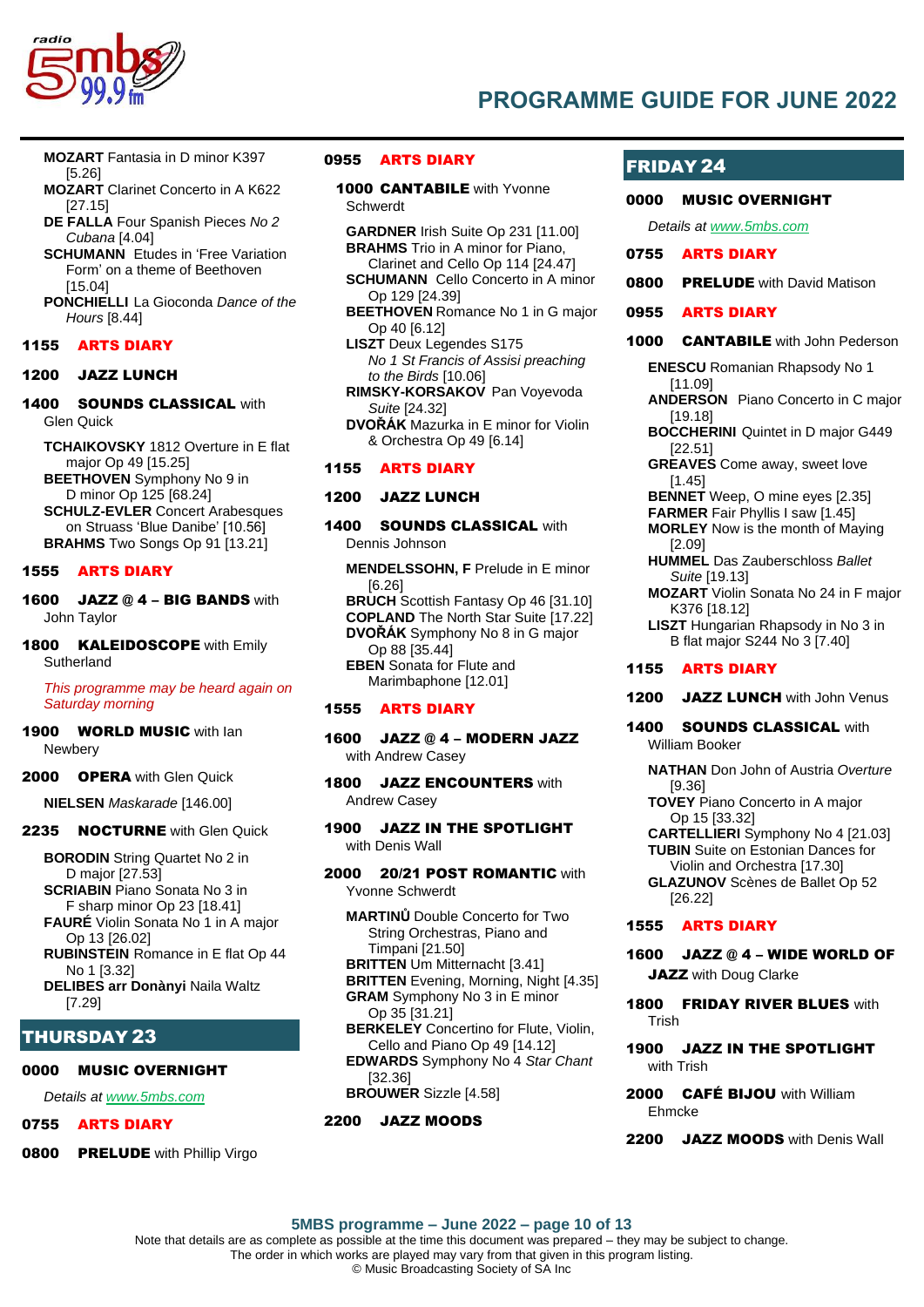

## SATURDAY 25

#### 0000 MUSIC OVERNIGHT

*Details at [www.5mbs.com](http://www.5mbs.com/mbs/)*

#### 0755 ARTS DIARY

**0800 PRELUDE** with John Penberthy

#### 0955 ARTS DIARY

- 1000 FLUTE SOCIETY OF SA with Alan Aungles
- 1100 **KALEIDOSCOPE** with Emily Sutherland – *repeat of Wednesday's programme*
- 1200 JAZZ LUNCH with Roger Vincent
- **1400 CHARIVARI** with Christopher **Stone**
- **1600 FROM THE MOVIES with** Christopher Stone

#### 1700 JAZZ @ 5

1900 RIVER BLUES with Terry **Heazlewood** 

#### 2100 CABARET CLUB

2200 NEW YORK JAZZ with Tom Parker

### SUNDAY 26

#### 0000 MUSIC OVERNIGHT

*Details at [www.5mbs.com](http://www.5mbs.com/mbs/)*

#### 0755 ARTS DIARY

**0800 CANTATE DOMINO** with Peter Bleby

#### 0955 ARTS DIARY

### **1000 CANTABILE** with Sue Fitch

- **BACH, JC** Sinfonietta No 1 in A major [13.00]
- **MOZART** Don Giovanni *Madamina, il catalogo e questo* [5.55]
- **MOZART** Divertimento in D major K136 [11.25]
- **KULLAK** Piano Concerto in C minor Op 55 [34.52]
- **RAVEL** Mother Goose *Suite* [16.56] **PAGANINI** Caprice in A minor Op 24 No 1 [4.06]
- **MOZART** Non piu .... Non temer, amato bene K480 *Concert aria* [9.56]

#### 1155 ARTS DIARY

- 1200 JAZZ LUNCH with Greg Schultz
- 1400 SOUNDS CLASSICAL with William Booker
	- **REICHENAUER** Overture in B flat major [17.01]
	- **D'ALBERT** Piano Concerto No 1 Op 2 [44.28]
	- **COWEN** Symphony No 6 in E major *The Idyllic* [35.14]
	- **ANON** Rysum Organ Music [11.50]

#### 1555 ARTS DIARY

- 1600 JAZZ @ 4 SWING with Graham Elliott & Maxine Harding
- 1800 BAROQUE & BEFORE with Bill Lawson
	- **VERACINI** Overture No 3 in B flat major [12.57]
	- **BACH arr Brahms** Partita No 2 for Solo Violin BWV1004 *Chaconne arranged for Piano Left-hand* [15.01]
	- **ZELENKA** Motet ZWV164 *Barbara, dira, effera* [15.31]
	- **LECLAIR** Violin Concerto in A minor Op 7 No 5 [14.56]
	- **HANDEL** Concerto Grosso in A major Op 6 No 11 HWV329 [17.10]
	- **VON BAYREUTH** Argenore *Non dura una sventura* [7.55]
	- **BACH** French Suite No 5 in G major BWV816 [16.01]
	- **ALBINONI** Trumpet Concerto in C major [9.15]

#### 2000 SUNDAY NIGHT CONCERT with Suzanne Pederson

- **CASTELNUOVO-TEDESCO** As You Like It Op 166 *Overture* [12.00]
- **MOZART** Violin Concerto No 4 in
- D major K218 [25.01] **WAGNER** Wesendonck Lieder Op 91 [20.37]
- **GOOSSENS** Symphony No 1 Op 58 [42.02]
- **TURINA** Danzas fantasticas [15.57]

#### 2200 NOCTURNE with Suzanne Pederson

- **HAYDN** Fortepiano Trio No 14 in A flat major Hob.XV:14 [22.13]
- **HAYDN, M** Flute Concerto in D major P54 [16.57]
- **BOCCHERINI** Quintet for Cello and Strings Op 37 No 7 [19.40]
- **MOZART** Symphony No 18 in F major K130 [17.59]
- **BACH** Prelude and Fugue in C sharp minor BWV872 [4.39]
- **STRAUSS** Burlesque in D minor for Piano and Orchestra TrV145 [22.23]

**BOTTESINI** Fantasie on Bellini's 'La Sonnambula' [8.59]

#### MONDAY 27

#### 0000 MUSIC OVERNIGHT

*Details a[t www.5mbs.com](http://www.5mbs.com/mbs/)*

| 0755 ARTS DIARY                         |
|-----------------------------------------|
| <b>0800 PRELUDE</b> with Dennis Johnson |
| 0955 ARTS DIARY                         |
| 1000 CANTABILE                          |
| <b>1155 ARTS DIARY</b>                  |
|                                         |

- 1200 JAZZ LUNCH with John Taylor
- 1400 SOUNDS CLASSICAL with John Pederson
	- **WAGENAAR** The Philosophical Princess Op 39 *Overture* [5.17] **RUBINSTEIN** Piano Concerto No 4 in D minor Op 70 [29.02]
	- **CHERUBINI** Quartet No 5 in F major [24.42]
	- **SCHUMANN** Mythen Op 25 *Six Songs* [11.59]
	- **SAMMARTINI, GB** Symphony in D minor J-C23 [13.52] **RACHMANINOV** Variations on a theme of Chopin Op 22 [25.29]

#### 1555 ARTS DIARY

1600 JAZZ @ 4 – MAINSTREAM with Denis Wall

1800 LOCAL CONCERT with John Pederson

### 1900 IN THE SPOTLIGHT -

CLASSICAL with Meg Alexander

**OFFENBACH** La Vie Parisienne [5.47] **GERSHWIN** An American in Paris [18.22]

**IBERT** Paris *Suite Symphonique for Orchestra* [13.05]

**MARAIS** Sonnerie de Sainte-Genèvieve du Mont de Paris [9.20]

- **PORTER** I love Paris [2.52]
- **POULENC** Voyage a Paris No 4 FP107 [0.56]

#### 2000 CHAMBER MUSIC with Michael Owen

**DVOŘÁK** String Quartet No 13 in G major Op 106 [38.00] **REBAY** Quartet in A minor for Guitar, Flute, Viola and Cello [37.30] **BORODIN** Cello Sonata in B minor [18.40]

**5MBS programme – June 2022 – page 11 of 13**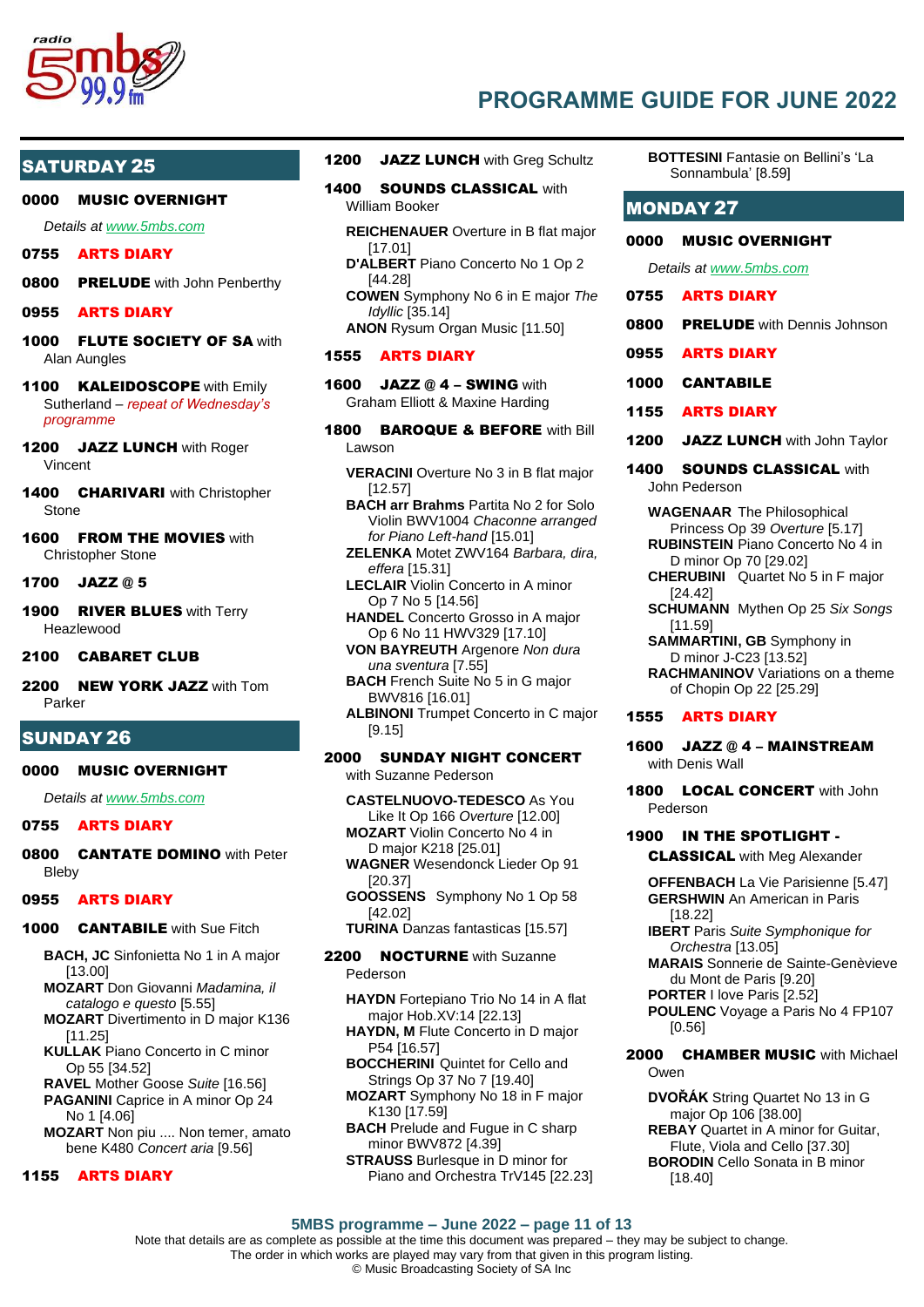

**SCHUMANN** String Quartet in F major Op 41 No 2 [21.50]

#### 2200 **NOCTURNE** with Michael Owen

**VERDI** Fantasy for Mandolins on Verdi's 'La Traviata'[15.55]

**BARBER** Sonata in C minor Op 6 [18.25]

- **ARENSKY** Piano Trio in D minor Op 32 [30.15]
- **ALBÉNIZ** Chants d'Espagne Op 232 *No 4 Córdoba* [6.40]
- **RACHMANINOV** Sonata No 2 in B flat minor Op 36 [23.15]
- **HAYDN** String Quartet in D major Op 64 No 5 Hob.III:63 *The Lark* [19.45]

## TUESDAY 28

#### 0000 MUSIC OVERNIGHT

*Details at [www.5mbs.com](http://www.5mbs.com/mbs/)*

#### 0755 ARTS DIARY

**0800 PRELUDE** with John Penberthy

#### 0955 ARTS DIARY

**1000 CANTABILE** with Peter Trevaskis

**SCHUBERT** Wanderer Fantasy S366 [21.09] **SMETANA** The Bartered Bride

*3 Dances* [13.35]

**STANFORD** Evening Service in G Op81 [8.28]

**FAURÉ** Masques et bergamasques Op 112 [14.10]

**BRIDGE** The Sea [21.41]

**ALFVÉN** The Mountain King Suite

[15.00] **TCHAIKOVSKY** Marche Slave in B flat

minor Op 31 [9.14]

#### 1155 ARTS DIARY

1200 JAZZ LUNCH with Denis Wall

#### 1400 SOUNDS CLASSICAL with Dennis Johnson

**RUTTER** Beatles Concerto [23.41] **HAYDN** Symphony No 31 in D major Hob.1:31 *Horn Signal* [28.07] **GIULIANI** Guitar Concerto in A major Op 30 [22.35] **SAINT-SAËNS** Les Barbares *Ballet Music [*25.07] **RIMSKY-KORSAKOV** Mlada *Procession of the Nobles* [4.37]

#### 1555 ARTS DIARY

1600 JAZZ @ 4 – CLASSIC JAZZ with Meg Abbott

1800 AUSTRALIAN MUSICIANS with Yvonne Schwerdt

Featuring pianist Tamara-Anna **CISLOWASKA**

#### **HUTCHENS**

The Enchanted Isle [4.18] Weeping Mist [4.44] **HILL** Valse Triste [3.59] Dancing Faun [1.51] **LISZT** The Lorelei [7.00] **SCULTHORPE** The Rose Bay Quadrilles [5.16] **TCHAIKOVSKY** The Seasons *October, Autumn Song* [4.35] Nocturne in F major Op 10 No 1 [4.43] **KATS-CHERNIN** Torque [14.49]

#### 1900 IN THE SPOTLIGHT - CLASSICAL with Yvonne Schwerdt

Featuring Ernest Ansermet & the Suisse Romande Orchestre

**FAURÉ** Penelope *Prelude* [7.51] **CHAUSSON** Symphony in B flat major *2nd Movement* [9.23] **GLAZUNOV** The Seasons Op 67

*Autumn* [9.27] **DEBUSSY** Jeux *Poème dansé* [17.19] **HAYDN** Symphony No 83 in G minor Hob.I:83 *La Poule 3rd & 4th* 

*movements* [9.30]

#### 2000 **DISCOVERY** with John Pederson

#### Featuring 'In Memoria'

**RICHAFORT** Requiem In Memoriam Josquin des Pres *Kyrie* [4.42]

**BACH** Memorial Service BWV244a *Following the arrival of the principal mourners* [24.52]

- **BRUCH** In Memoriam Op 65 [15.55] **STANFORD** Symphony No 6 in E flat major Op 94 *In Memoriam GF Watts*
- [36.08] **SULLIVAN** Overture in C major *In*
- *Memoriam* [11.29]
- **KELLY** Elegy *In Memoriam Rupert Brooke* [9.10]

**STRAVINSKY** Introitus *In Memoriam TS Eliot* [4.21]

- **SCULTHORPE** Port Arthur: *In Memoriam* [3.33]
- 2200 CAFÉ BIJOU with William Ehmcke

## WEDNESDAY 29

| <b>WEDNESDAY 29</b>                                                                                                                                                                                                                                                                                                                                                                                                                                                                                                                                    |                                     |  |
|--------------------------------------------------------------------------------------------------------------------------------------------------------------------------------------------------------------------------------------------------------------------------------------------------------------------------------------------------------------------------------------------------------------------------------------------------------------------------------------------------------------------------------------------------------|-------------------------------------|--|
| 0000                                                                                                                                                                                                                                                                                                                                                                                                                                                                                                                                                   | <b>MUSIC OVERNIGHT</b>              |  |
| Details at www.5mbs.com                                                                                                                                                                                                                                                                                                                                                                                                                                                                                                                                |                                     |  |
| 0755                                                                                                                                                                                                                                                                                                                                                                                                                                                                                                                                                   | <b>ARTS DIARY</b>                   |  |
| 0800                                                                                                                                                                                                                                                                                                                                                                                                                                                                                                                                                   | <b>PRELUDE</b> with Yvonne Schwerdt |  |
| 0955                                                                                                                                                                                                                                                                                                                                                                                                                                                                                                                                                   | <b>ARTS DIARY</b>                   |  |
| 1000                                                                                                                                                                                                                                                                                                                                                                                                                                                                                                                                                   | <b>CANTABILE</b> with David Matison |  |
| <b>PAGANINI arr Kreisler Witches Dance</b><br>Op 8 [7.12]<br><b>VIVALDI</b> L'Estro Armonico Op 3<br>Concerto No 7 in F major [10.00]<br><b>BEETHOVEN</b> Romance No 2 in F Op 50<br>[10.00]<br><b>BIZET</b> Pearl Fishers Au fond du temple<br>saint [5.26]<br><b>BAX</b> Tintagel [14.32]<br><b>STRAUSS</b> Romanze in F for Cello and<br>Orchestra [10.00]<br>CARULLI Serenade in A Op 96 [10.00]<br><b>CASTELNUOVO-TEDESCO</b> Sonata for<br>Cello and Harp Op 208 [16.00]<br>LULLY Amadis Chaconne [14.52]<br>PIAZZOLLA Romanza del Diablo [6.09] |                                     |  |
| <b>ARTS DIARY</b><br>1155                                                                                                                                                                                                                                                                                                                                                                                                                                                                                                                              |                                     |  |

1200 JAZZ LUNCH with John Taylor

- 1400 SOUNDS CLASSICAL with Glen Quick
	- **ENESCU** Rumanian Rhapsody No 1 in A major [11.29]
	- **LYATOSHYNSKY** Symphony No 2 Op 26 [30.07]

**MUSSORGSKY arr Ashkenazy** Pictures at an Exhibition [34.05] **JANÁČEK** Lachian Dances [20.21]

1555 ARTS DIARY

- 1600 JAZZ @ 4 BIG BANDS with John Venus
- 1800 **KALEIDOSCOPE** with Emily **Sutherland**

*This programme may be heard again on Saturday morning*

- 1900 **WORLD MUSIC** with lan Newbery
- 2000 OPERA with Yvonne Schwerdt

**HANDEL** *Flavio* [155.00]

2300 NOCTURNE with Yvonne Schwerdt

**MOZART** Violin Sonata in A major KV526 23.50]